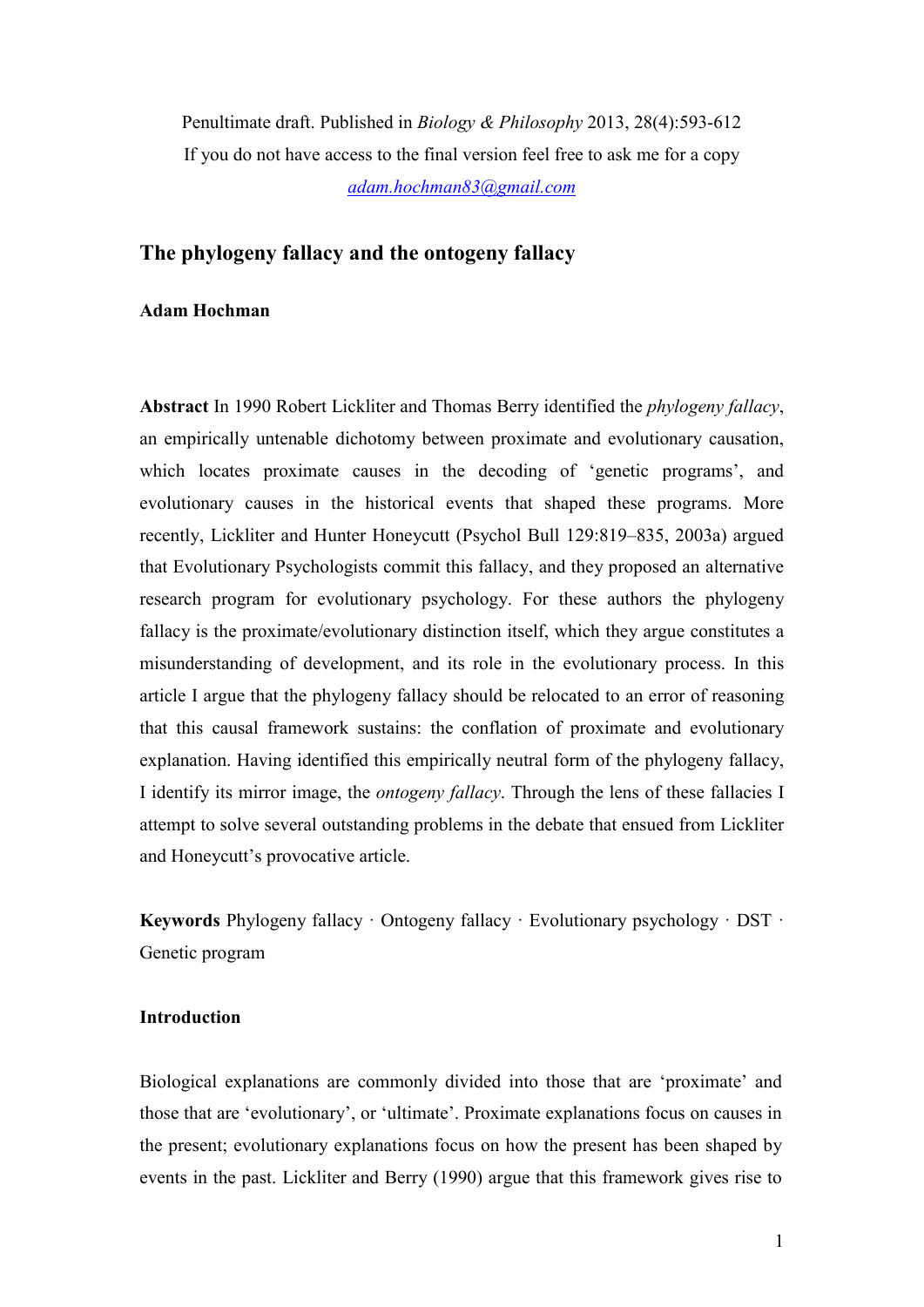the *phylogeny fallacy* when proximate factors and evolutionary factors are understood as alternative *causes* of development.

Taken out of its usual context the term 'evolutionary cause' is an oxymoron. Evolutionary history is not a causal agent, acting in the present. Mayr's (1961; 1982) influential definition of the proximate/evolutionary distinction avoids this implication. On Mayr's definition, proximate causes have to do with the decoding of 'genetic programs' and evolutionary causes have to do with the historical events responsible for the contents of these programs. Evolutionary causes determine the contents of genetic programs; proximate causes determine their expression.

Lickliter and Berry argue that this dichotomous causal framework, with its appeal to genetic programs, constitutes a fallacy. The fallacy can be traced to a bad assumption; that development is guided by a 'genetic program' which has been selected for over evolutionary time. This assumption, they argue, is questionable in light of current biological knowledge. At best, appeals to genetic programs are promissory notes to be redeemed by future biology. At worst, the genetic program concept constitutes a deep misunderstanding of development, and its role in the evolutionary process.

Lickliter and Honeycutt (2003a) have argued that the phylogeny fallacy is endemic to Santa Barbara-style Evolutionary Psychology (EP), as formulated by Jerome Barkow, Leda Cosmides and John Tooby in their manifesto *The Adapted Mind* (1992). They argue that Evolutionary Psychologists' use of the genetic program concept, and also the modularity concept, is bound up with the fallacy. Lickliter and Honeycutt advocate a new evolutionary psychology research program, which would reject the proximate/evolutionary distinction and adopt developmental systems theory (DST) as its conceptual framework, thereby avoiding the phylogeny fallacy.

Lickliter and Honeycutt's paper was a target article. The respondents, who together formed a sort of EP 'dream team', included David Bjorklund (2003), David Buss and H. Kern Reeve (2003), Charles Crawford (2003), Dennis Krebs (2003), and Tooby, Cosmides and Clark Barrett (2003). Their replies held some surprises. One of the common criticisms – levelled by Bjorklund, Crawford, and Krebs – was that Lickliter and Honeycutt's proposed program is, in some sense, *not evolutionary*. Yet how could Lickliter and Honeycutt have added all of the ingredients to their new research program for evolutionary psychology but have forgotten to include evolution? What was most surprising about the replies, however, was that only one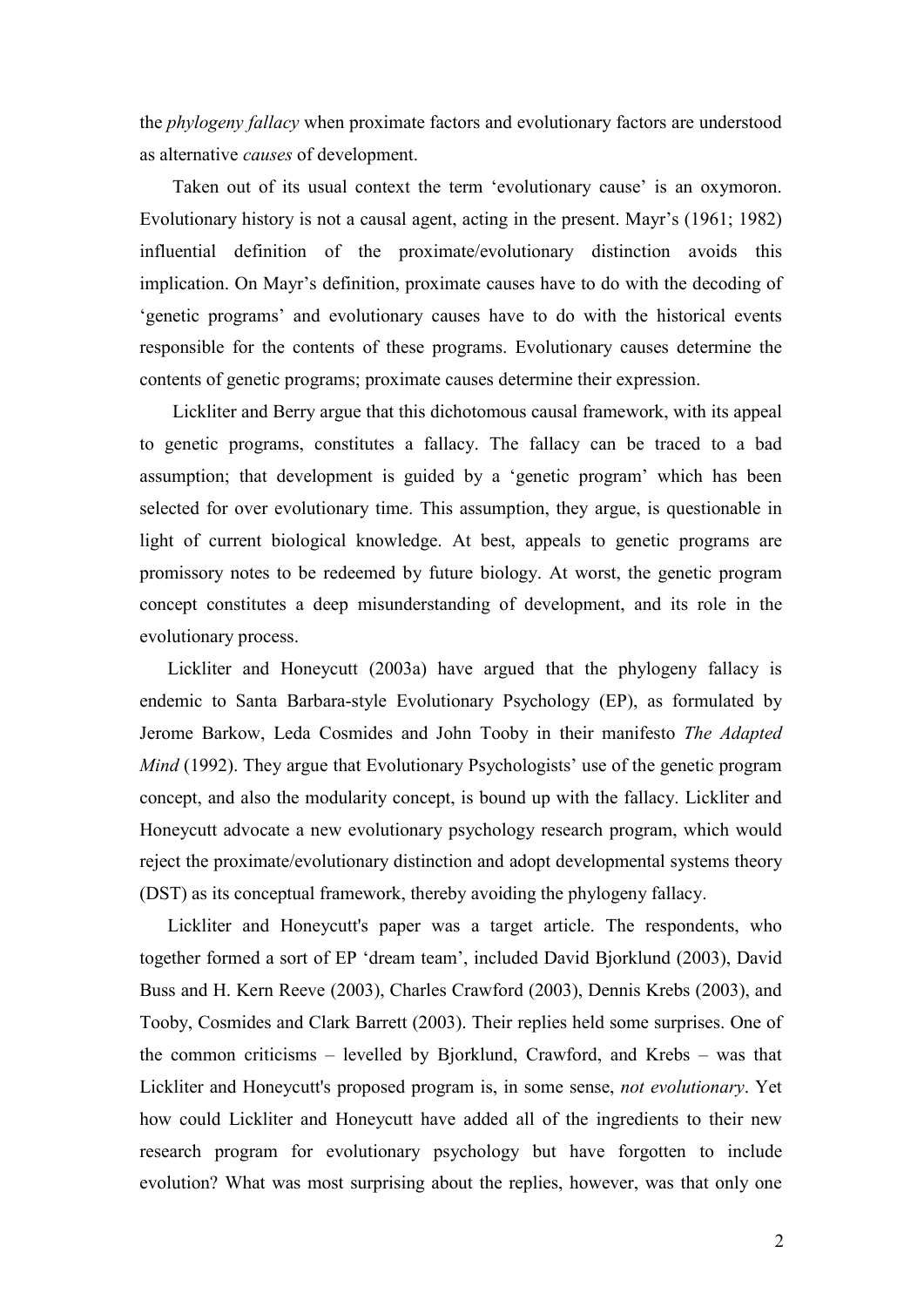respondent, Bjorklund, even mentions the phylogeny fallacy. As Bjorklund correctly points out, "Most of the criticism Lickliter and Honeycutt (2003) bestowed on evolutionary psychology is related to the *phylogeny fallacy*" (2003, 838; italics in the original). Something has clearly gone wrong when only one of the critical replies to a target article addresses its main argument.

In this paper I revise the phylogeny fallacy to ensure that it will not be so easily overlooked. Lickliter and Berry's argumentative strategy is to refute the gene-centred biology that gives rise to the phylogeny fallacy and to present DST as its antidote. Recognition of the phylogeny fallacy is thus tantamount to a theoretical conversion to DST. However, if one is not convinced by DST one will not be convinced that the phylogeny fallacy is a genuine fallacy. If the phylogeny fallacy is to act effectively as a regulative principle in the biological sciences it should not be so closely tied to any particular biological school of thought. I suggest that we should relocate the phylogeny fallacy from Mayr's dichotomy between proximate and evolutionary *causation*, with its use of the genetic program concept, to the more fundamental conflation of proximate and evolutionary *explanation*, which Mayr's framework sustains. To offer an evolutionary explanation of a trait, and then to claim that its development is explained by an evolved genetic program *without* offering supporting proximate analysis is to conflate proximate and evolutionary explanation. The basic problem here is one of explanatory conflation: the value of the genetic program concept is a secondary issue.

By way of a revised definition, the phylogeny fallacy is committed when a proposed proximate explanation is no more than an evolutionary explanation in disguise. Having thus defined the phylogeny fallacy, I identify its counterpart – its mirror image – in the *ontogeny fallacy*. The ontogeny fallacy is committed when a proposed evolutionary explanation is a proximate explanation in disguise. Just as population-level evolutionary analysis alone cannot explain development and form, development and form alone cannot explain population-level phenomena.

Here is the agenda for my paper. In the following section I discuss the phylogeny fallacy, and make the case for my revised definition. I identify two forms of the fallacy: one causal, the other developmental. In the next section I argue that Evolutionary Psychologists commit this fallacy, and I offer a tentative explanation for the lack of discussion of the phylogeny fallacy in the critical replies. Then I turn to Lickliter and Honeycutt's proposal for a new evolutionary psychology, and I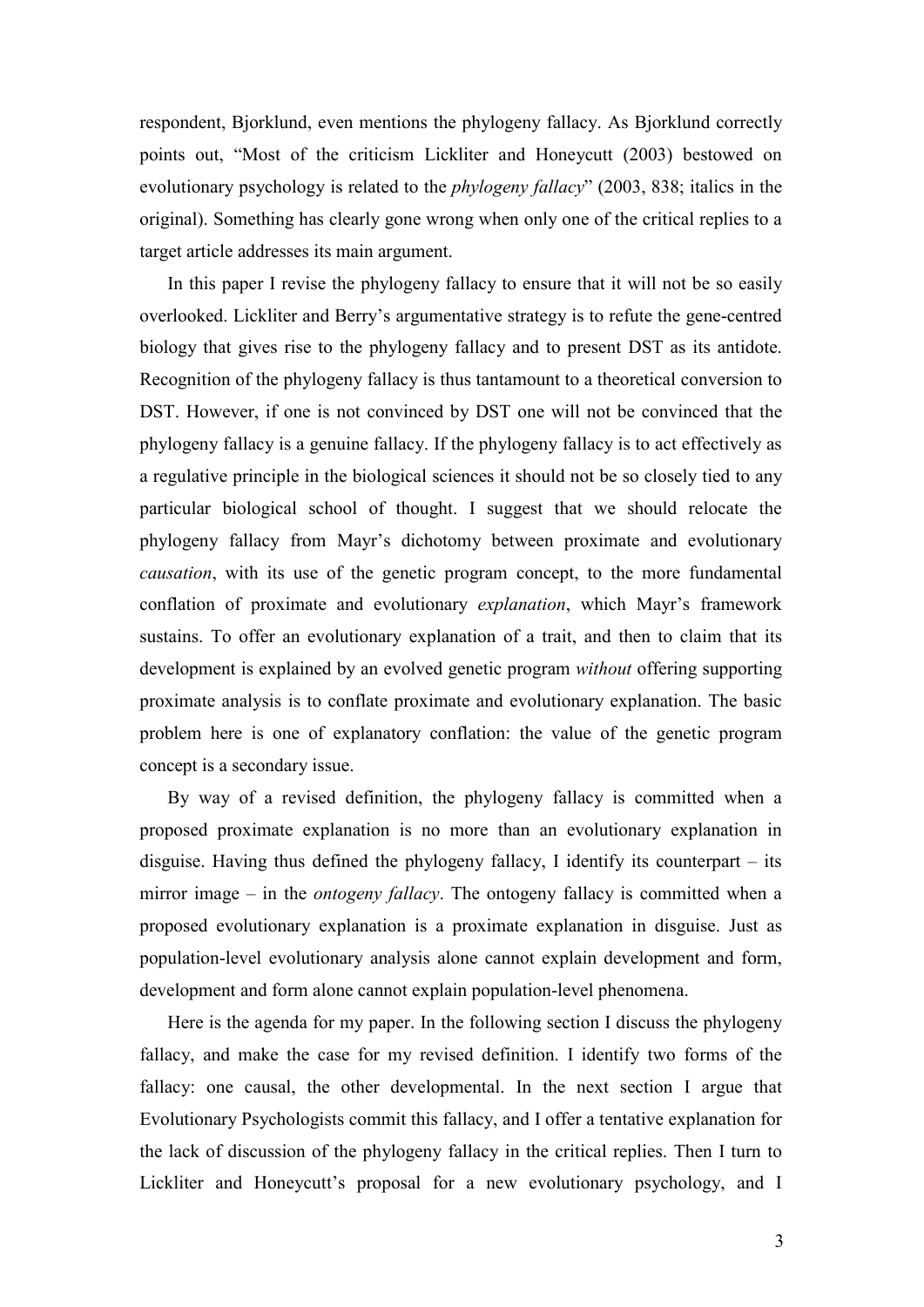reconcile the disagreement between them and their respondents about the status of their program as a form of *evolutionary* psychology. In the final section before the conclusion I argue that Lickliter and Honeycutt's proposed research program, whilst avoiding the phylogeny fallacy, would commit the inverse fallacy, the ontogeny fallacy.

#### **The phylogeny fallacy revisited and revised**

Lickliter and Berry (1990) associate the phylogeny fallacy with Mayr's formulation of the proximate/evolutionary distinction. The genetic program concept plays a central role in Mayr's framework: genetic programs being the supposed storehouses for all of our species-specific developmental information. According to Mayr, both proximate causes and evolutionary causes have to do with genetic programs:

Organisms, in contrast to inanimate objects, have two different sets of causes because organisms have a genetic program. Proximate causes have to do with decoding of the program of a given individual; evolutionary causes have to do with the changes of genetic programs through time, and with the reasons for these changes. (Mayr 1982, 68)

For Mayr, development and behaviour are reducible to the 'decoding of genetic programs' (proximate causation), the contents of which are explicable in terms of the evolutionary forces that shaped them (evolutionary causation).

Lickliter and Berry argue that Mayr's causal framework constitutes a fallacy because "it assumes (often implicitly) that behind the phenomena of development lie the genes as ultimate causal factors; therefore, development is (at least to some extent) simply the manifestation of genetic information about evolved (phylogenetic) characters" (1990, 353). Against this predeterministic account of development, which sees phenotypes as somehow preformed in genetic instructions, they argue that genes are but one (albeit an important one) of a complex of internal and external resources that interact to produce developmental outcomes – both plastic and robust – in a process that has no single locus of control. In other words, they advocate DST (to which we shall return).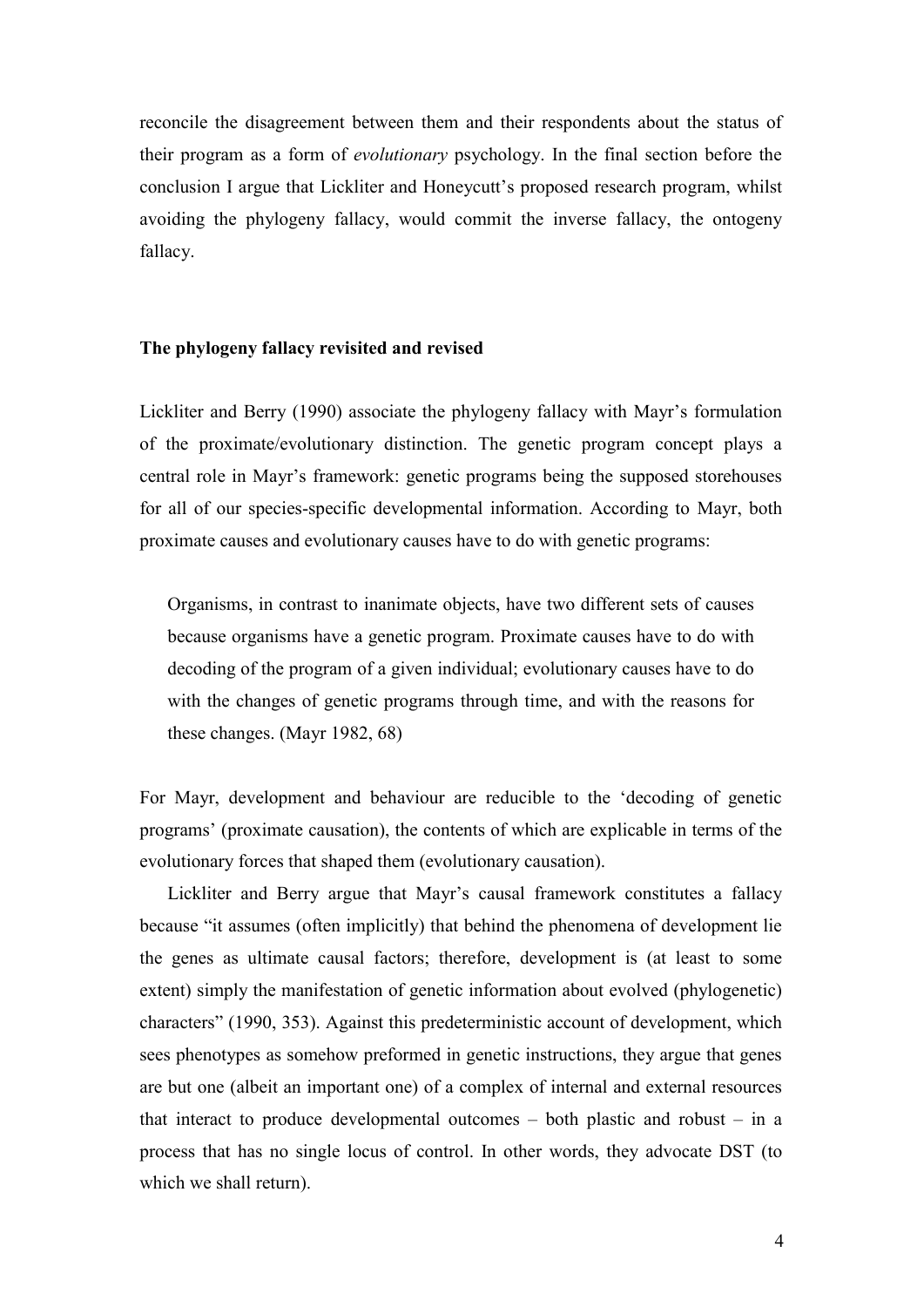Celia Moore's work on masculine sexual behaviour in rats highlights some of the problems with the genetic program concept. Moore (1984; 2007) has shown that the penile reflex in rats depends on gene expression in the spinal cord nuclei of rat pups. Yet we cannot infer that it is therefore 'genetically programmed'. The expression of these genes is the result of the mother licking the pup's genital area (Moore 1984; 2007). These genes are not constitutively expressed; their expression depends on the licking. The mother preferentially licks the male pups due to a chemical attractant in their urine. The transgenerational reconstruction of the ability of male rats to copulate is so reliable that it certainly appears programmatic. Yet, given what we know about the development of the penile reflex in rats, appealing to a program in the genome that contains information about the ontogenetic pathway of this trait would be ad hoc*,*  question begging, and redundant.

A causal framework that contrasts a 'genetic plan' with the environmental vicissitudes it undergoes necessarily overlooks the co-constructive nature of development. The 'environment' – everything that is not a gene – becomes a trigger, a facilitator, or a disruptor to genetic programs. The problem with this causal framework therefore lies as much in its dichotomising of a system as it does in its predeterminism and preformationism (Lickliter & Berry 1990, 355). Furthermore, Lickliter and Berry argue that use of the genetic program concept "can and often does lead to the belief that the process of development is thereby somehow explained or understood, eliminating the need for any further investigation or research" (1990, 354). They associate the distinction between proximate and evolutionary causation with a sidestepping of development. In fact, Lickliter and Berry identify so many problems with this causal distinction that they identify the fallacy with the distinction itself, rather than any particular error of reasoning that it produces.

When it appears in an argument, the phylogeny fallacy often looks something like this:

- 1. Adaptive pressures in species X are thought to have led to the evolution of adaptation A
- 2. The development and behaviour of members of species X is consistent with the existence of adaptation A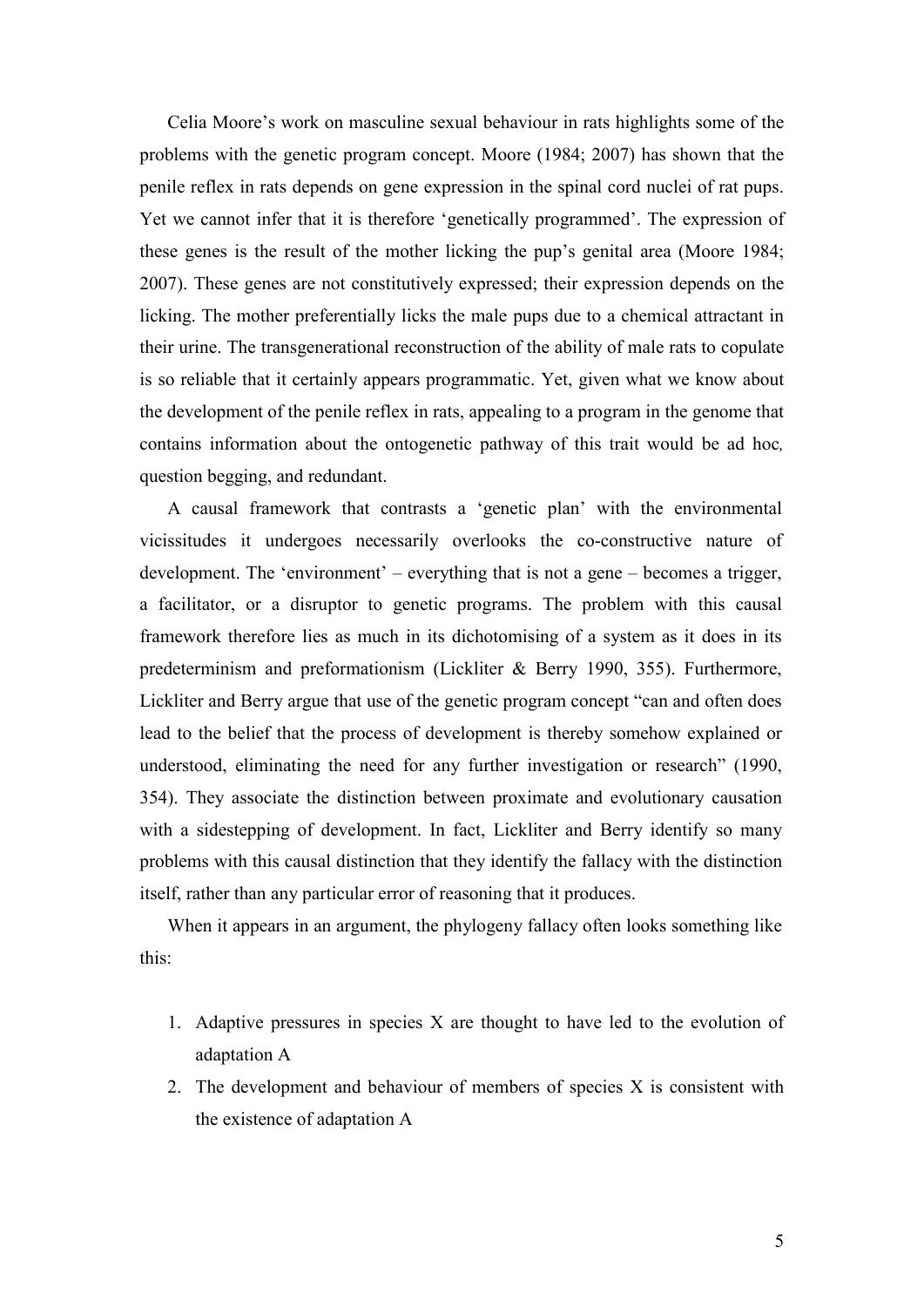- 3. The instructions for the construction of phenotypic adaptations in species X are stored in its evolved genetic programs, and the environment acts, variously, as a trigger, facilitator, or a disruptor to these programs
- C. The construction and functioning of adaptation A in members of species X can be explained by reference to their genetic programs (evolutionary causation) in interaction with their environments (proximate causation)

The argument above is an instance of the phylogeny fallacy because it relies on the distinction between proximate and evolutionary causation, implicitly introduced in premise 3. As I have indicated, Lickliter and Berry explore a host of problems with this causal framework. However, we can trace these back to a core problem that this framework sustains: the conflation of proximate and evolutionary explanation.

Notice that the conclusion of the argument above does not follow from its premises. At no stage has the proximate mechanism – the genetic program – been described. The leap from plausible evolutionary story to proximate mechanism is a leap of faith. This amounts to a conflation of proximate and evolutionary explanation. The conclusion of the argument makes a claim about a proximate mechanism, a genetic program dedicated to a phenotypic adaptation, but this seemingly proximate explanation *has no proximate explanatory content*. There is no premise 4 that describes the genetic program (showing that it exists, how it works, etc.). We are actually being offered an evolutionary explanation for why the trait should be considered an adaptation, rather than a proximate explanation concerning the mechanisms underlying it. The gesturing towards the genes is empty, even though the reference to the genes appears to be doing the explanatory work.

Proximate explanations must contain proximate content. To offer a proximate genetic explanation that uses genetic terms metaphorically to express an evolutionary theory is to conflate proximate and evolutionary explanation. I suggest that we should associate the phylogeny fallacy with the conflation of proximate and evolutionary *explanation*, rather than with the use of Mayr's dichotomy between proximate and evolutionary *causation*. The former identifies a logical problem, the latter an empirical problem (regarding the existence and functioning of genetic programs).

It is important to note that if the phylogeny fallacy as described by Lickliter and Berry is indeed a fallacy, its instances will involve a conflation of proximate and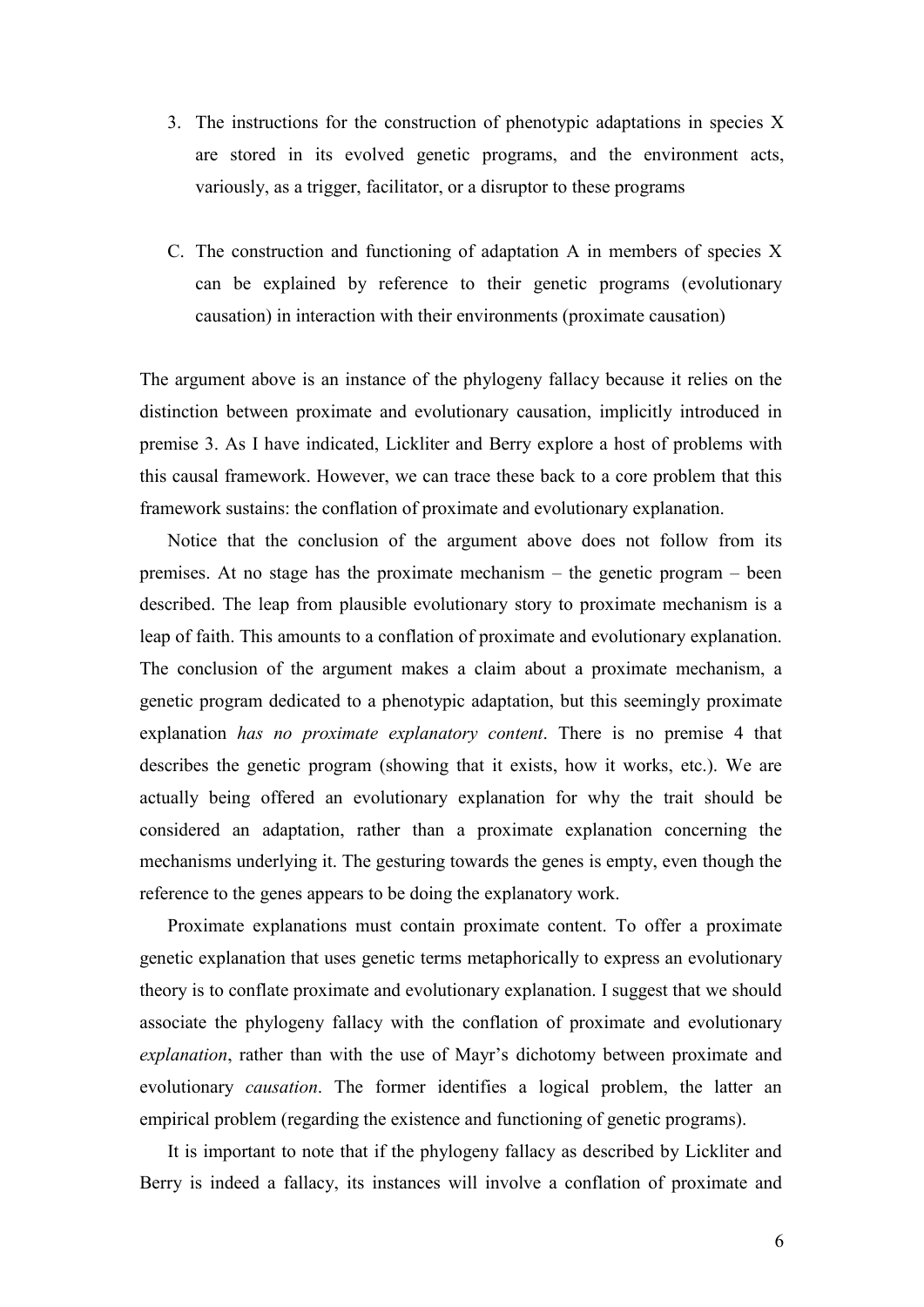evolutionary explanation. If this were not the case, and some explanations appealing to genetic programs were genuine proximate explanations, describing how programs direct development and behaviour, then the phylogeny fallacy would be refuted. Mayr's causal framework would be vindicated. For this reason the conflation of explanatory types is a more fundamental problem than the causal dichotomy Lickliter and Berry criticise.

Another reason to associate the phylogeny fallacy with the conflation of proximate and evolutionary explanation is that the fallacy, as described by Lickliter and Berry, is excessively informal. Their 1990 article is an extended argument for the very existence of the phylogeny fallacy by showing how the assumptions they associate it with are untenable in the light of empirical studies in developmental and evolutionary biology. To invoke the fallacy requires either an appeal to their authority or a reproduction of their lengthy argument, along with the scientific citations necessary to make the argument good. The first strategy is undesirable, given the controversial nature of the debate; the second strategy is unwieldy, and many will not be persuaded that a fallacy has been identified. On the other hand, I assume it to be uncontroversial that conflating proximate and evolutionary explanation is a mistake. Unless otherwise indicated, I shall use the 'phylogeny fallacy' to refer to this conflation.

We can reformulate the fallacy using Nikolaas Tinbergen's (1963) four-question approach, which identifies two kinds of proximate explanation, and two kinds of evolutionary explanation (Griffiths 2009). Tinbergen distinguished four questions we could ask concerning why an animal exhibits a particular behaviour. (1) *The question of causation.* What mechanisms underlie the trait? (2) *The question of survival value.*  What role does the trait play in survival and reproduction, and could survival and reproduction be better promoted by changes in the trait? (Tinbergen 1963, 418) (3) *The question of ontogeny.* How does the trait develop? (4) *The question of evolution.*  What has been the course of the trait's evolution, and why has this evolutionary course spread the trait as we observe it today? (Tinbergen 1963, 428) Questions 1 and 3 are proximate; questions 2 and 4 are evolutionary. The question of survival value is a forward-looking evolutionary question, asking what evolutionary forces currently act on the trait (Griffiths 2009).

We can now identify two forms of the phylogeny fallacy. One form relates to the question of causation: it is the conflation of the question of causation with the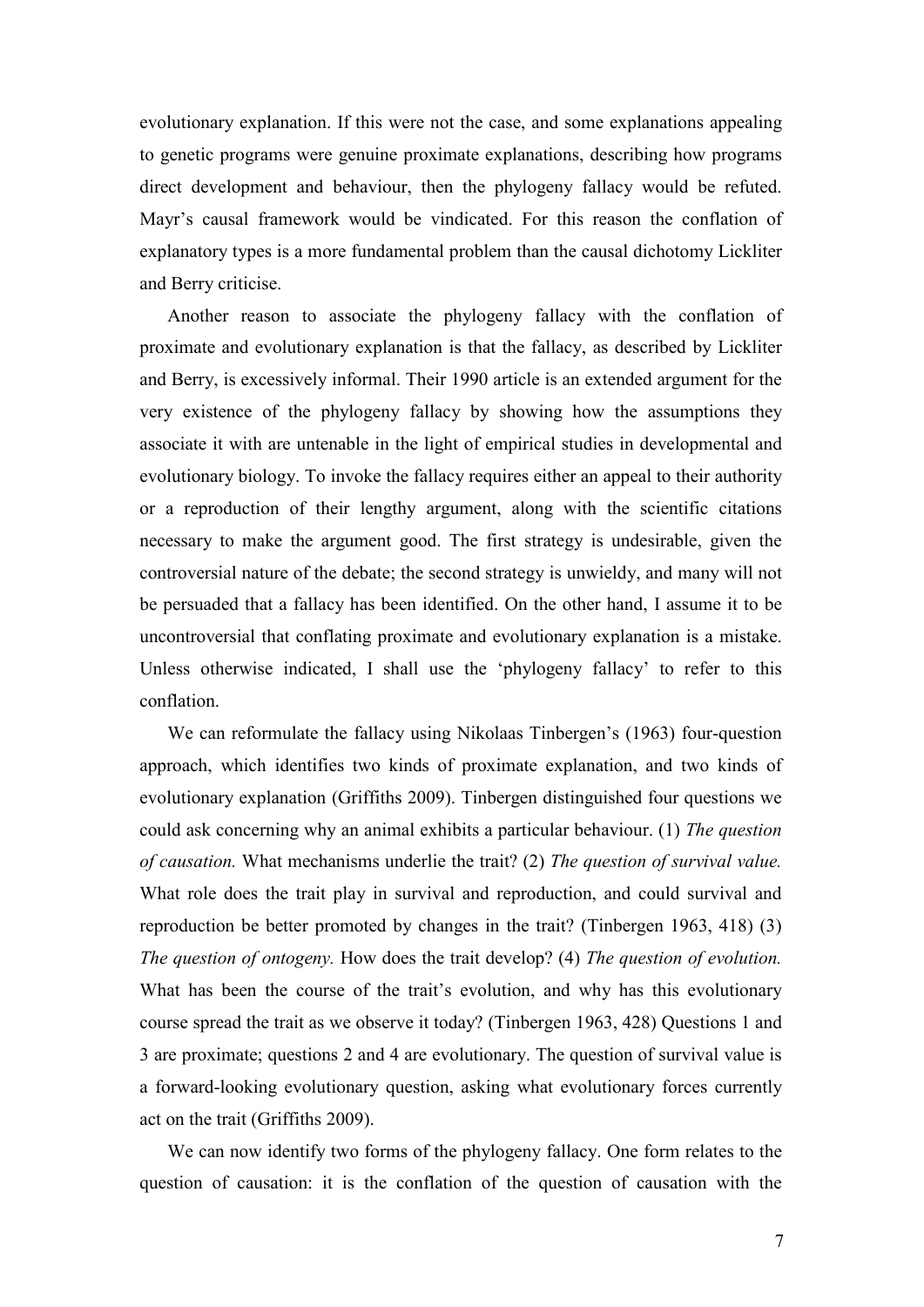question of evolution (or more precisely, the part of the evolutionary question that asks *why* the trait evolved). The other form arises from the conflation of the question of ontogeny with the question of evolution (again, with the part that asks why the trait evolved). In the former, what appears to be a causal explanation is actually a disguised evolutionary explanation. In the latter, an apparently developmental explanation turns out to be an evolutionary explanation in disguise, with little or no proximate developmental content.

To complement Lickliter and Berry's empirical arguments against Mayr's causal framework, we can now provide a more basic criticism, drawing on a simple observation: that while molecular developmental biology is gene-centred, it does not involve identifying and decoding programs in the genome. This fact, which is often either taken for granted or overlooked, has some important consequences. It makes the language of proximate analysis in Mayr's description of the proximate/evolutionary distinction misleading. The claim that an organism develops or behaves in a certain way because of its genetic program is always made in absence of any proximate analysis of the inferred program. Lickliter and Honeycutt hint to this when they note that for Evolutionary Psychologists "the genome is an object of reference, it is not an object of study" (2003b, 868). Claims about genetic programs are made on the basis of evolutionary analysis (inspired by functional analysis) rather than proximate analysis of programs themselves (as one might assume). As an evolutionary explanation of a trait does not provide grounds for a proximate explanation of that trait, to infer the latter from the former is to *conflate* proximate and evolutionary explanation, and to commit the phylogeny fallacy.

While I am sympathetic to the DST approach endorsed by Lickliter and Berry, all I need to make my argument good is to point out that genetic programs are not objects of study (and therefore serve only as token proximate explanations). I take the following to be uncontroversial. The genetic program concept is deduced from the framework of the modern synthesis, not discovered by geneticists who map genetic blueprints for phenotypes. No such maps exist. No such geneticists exist. That is not to say that there is no genetic code; the DNA base sequences in a gene's coding regions are the blueprint for the amino acid sequence in the primary structure of one or more proteins. However, nobody has discovered a gene to phenotype code, which is what the genetic program is supposed to be.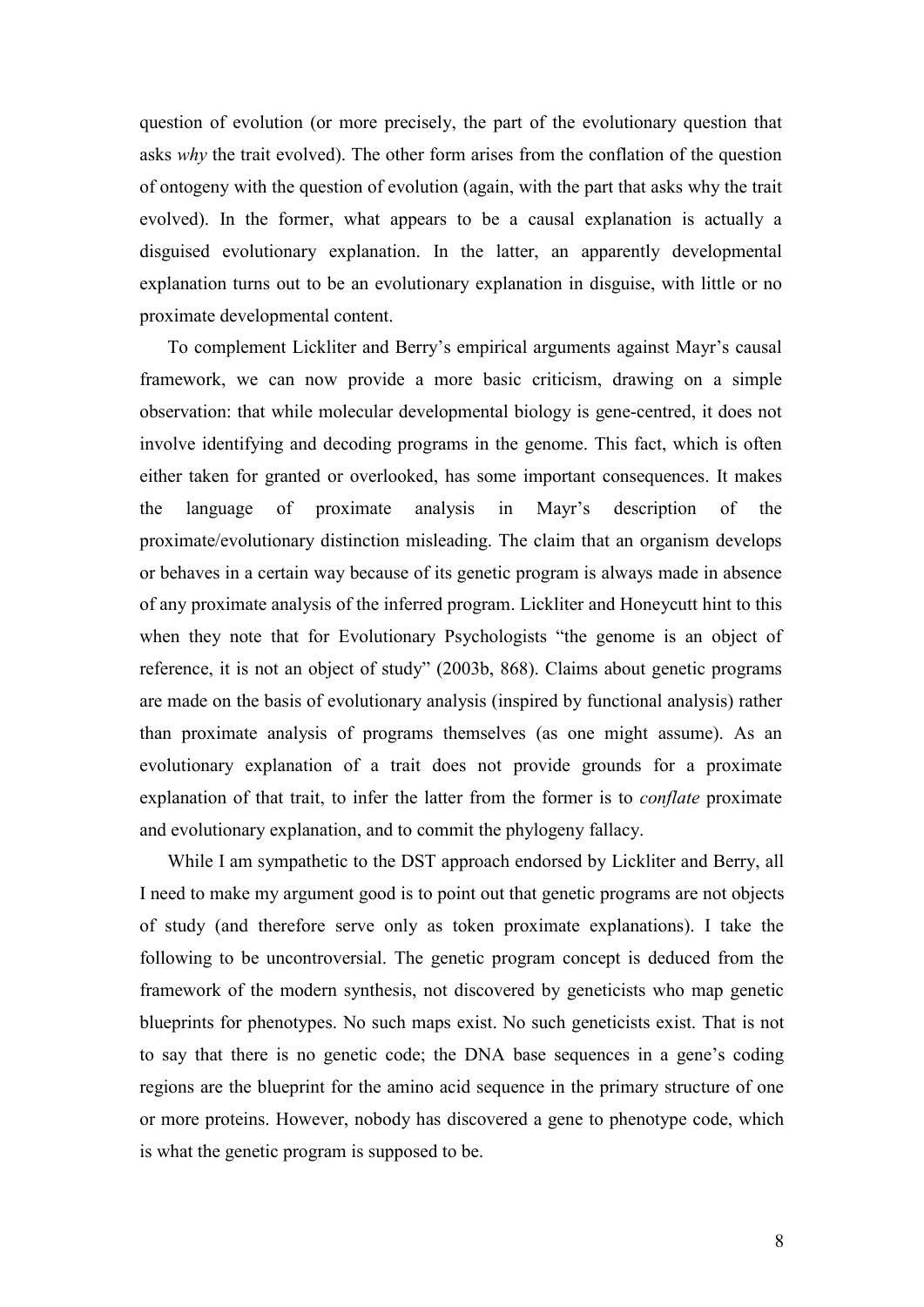Use of the genetic program concept can give rise to both the causal and the developmental form of the phylogeny fallacy. In the causal form, the genetic program poses as a mechanical explanation for how a trait performs its function. In the developmental form, the program is used to 'explain' ontogeny. Importantly, for either form of the fallacy to take place the program must be inferred primarily through evolutionary thinking. Otherwise the problem is not one of explanatory conflation but simply of pseudo explanation.

One possible response to my interpretation of the phylogeny fallacy would be to argue that 'genetic programs' are merely promissory notes that are expected to be redeemed by future biology, and that those who appeal to them understand that they are merely token proximate explanations. My point is simply that this must be made explicit. It should be clear when what is being offered is a prediction, rather than a description of an object of study. The phylogeny fallacy – as I have defined it – is an important fallacy to uncover because talk of proximate mechanisms in evolutionary biology makes it sound like the science describing these mechanisms has already been done. Instances of the phylogeny fallacy show that this is not always the case. Let us move on now to discuss the phylogeny fallacy in relation to EP.

### **EP: a case study**

Evolutionary Psychologists propose that natural selection, when faced with a problem, tends to produce a fairly specific solution. Bladders store urine; lungs deliver oxygen to, and remove carbon dioxide from, the blood. We have no 'general purpose organs'. Our brains are no exception. They are not blank slates. Just as the body has many organs, Evolutionary Psychologists argue that the brain has "hundreds or thousands" of special purpose organs, which they call *mental modules*, or *mental mechanisms* (Cosmides & Tooby 1995, 1189). Drawing on Jerry Fodor's (1983) *The Modularity of Mind*, Evolutionary Psychologists characterise modules as specialised information-processing mechanisms that we have evolved to deal with adaptive problems in our ancestral past. As the theory and methods of EP have been well rehearsed elsewhere (e.g. Cosmides & Tooby 1995; Sterelny 1995; Laland & Brown 2002) I will not continue to detail them here.

Before I ask whether Evolutionary Psychologists commit the phylogeny fallacy in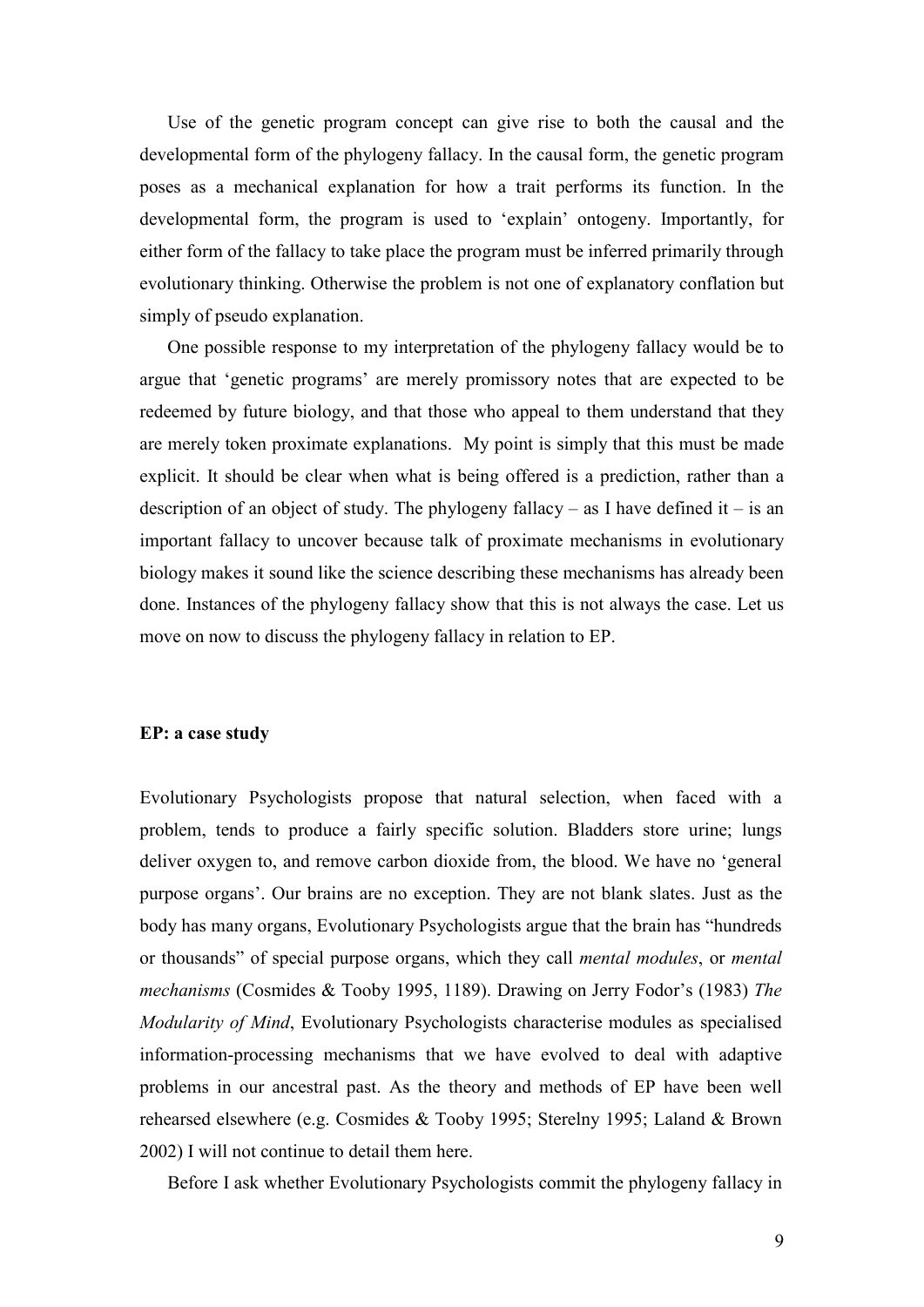the sense I described in the previous section, I will support Lickliter and Honeycutt's (2003a) claim that Evolutionary Psychologists commit the fallacy as defined by Lickliter and Berry, and explore why this criticism fell on deaf ears.

Reference to key proponents of EP suggests that Lickliter and Honeycutt's criticism is well founded:

The mind is organized into modules or mental organs, each with a specialized design that makes it an expert in one arena of interaction with the world. The modules' basic logic is specified by our genetic program. (Pinker 1997, 21)

The individual organism, fixed at conception with a given *genetic endowment regulating its developmental programs*, encounters its specific ontogenetic environment, which it processes as a set of inputs to these developmental programs. In other words, the organism blindly executes the programs it inherits, and the ontogenetic conditions it encounters serve as parametric inputs to these programs. (Tooby & Cosmides 1990, 388, italics added)

For Evolutionary Psychologists our development and behaviour is explicable in terms of our evolved, genetically regulated 'programs' in interaction with their environments. Tooby and Cosmides call these our 'developmental programs'. However, they are *genetic* developmental programs, as they are genetically regulated. For the program concept to make sense, the genes must be privileged as uniquely instructional. Programs are, by definition, pre-programmed. Like a computer program, a genetic program would have to have prespecified inputs and processes on which it bases its instructions. Any unspecified input would reveal a bug in the system. Tooby and Cosmides, in the quote above, acknowledge this privileged, instructional role for the genes when they describe the environment as a set of inputs to be processed by genetically regulated programs. The outputs may be context-sensitive, but the environment can only be understood to play a triggering, enabling, or disruptive role.

Lickliter and Honeycutt's claim that Evolutionary Psychologists commit the phylogeny fallacy, as described by Lickliter and Berry, is justified. Explanations in terms of genetic programs in EP appeal to the adaptive (or once adaptive) imperatives of these programs in interaction with environmental inputs. If the charge of predeterminism is not quite accurate – the outcomes of development will be co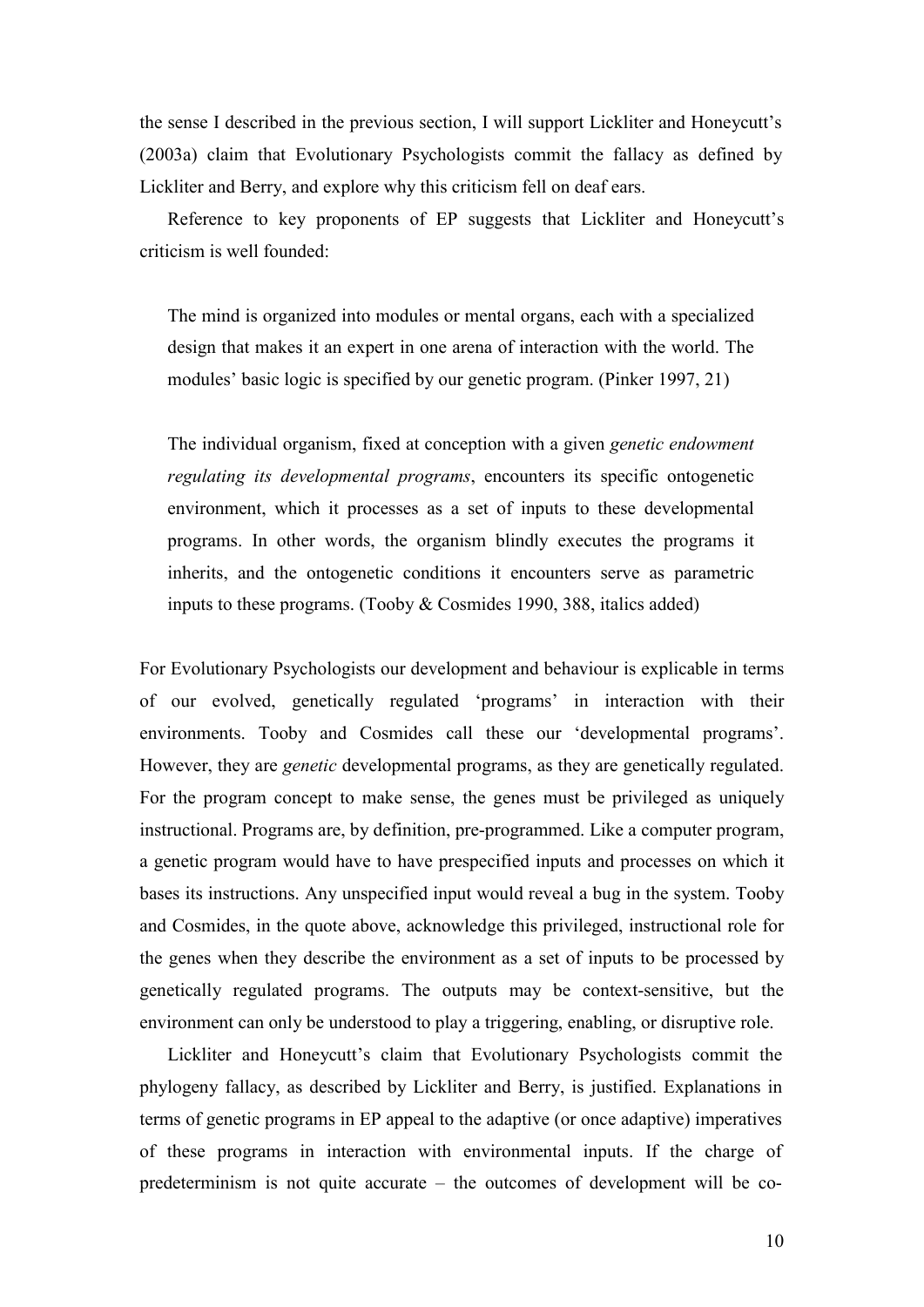determined by the environment and the genes, and developmental outcomes will differ in different environments – the charge of preformationism sticks. The plans for the organism are preformed in the genetic programs it inherits. They have to be. Otherwise they would not be programs.

The difficulty with Lickliter and Berry's approach to the phylogeny fallacy is that unless one is convinced that there is something wrong with the assumptions spelled out in the preceding paragraphs one will not be convinced that a fallacy has been identified. To convince someone that the fallacy is real is tantamount to converting them to DST (or to some similar approach to biology; e.g. Gilbert & Epel's 2009 *Ecological Developmental Biology*). On the other hand, in order to reject the fallacy, one would need to reject DST. We can now attempt to answer our question concerning why only one of the five responses to Lickliter and Honeycutt's paper, Bjorklund's (2003), mentions the phylogeny fallacy.

Referring to the phylogeny fallacy Bjorklund writes, "I concur with Lickliter and Honeycutt that these assumptions are indeed false, and I argue further that they are held implicitly by most evolutionary psychologists" (2003, 838). Bjorklund, it is important to note, self-identifies as a developmental systems theorist. The other respondents could not have effectively defended themselves against the charge of the phylogeny fallacy without arguing against DST as a framework for biology. In the face of such a task, they overlooked the charge of the phylogeny fallacy, focusing on other, more specific disagreements with Lickliter and Honeycutt.

My alternative interpretation of the phylogeny fallacy offers a solution to this problem. Importantly, it is agnostic about the facts of biological processes. The observation that genetic programs are not objects of empirical study is not an argument against the existence of such programs (for this kind of argument see Sterelny 2000 or Stotz 2008). A developmental systems theorist could even commit the phylogeny fallacy if a developmental system was inferred through evolutionary analysis, without any proximate analysis of the developmental resources that supposedly constitute it. Whether development is best described by neo-Darwinists or developmental systems theorists is not relevant to my version of the phylogeny fallacy, which is not allied to any particular biological framework. The identification of the fallacy is meant to act as a regulative principle in the biological sciences; an injunction against conflating proximate and evolutionary explanation.

We can now ask whether Evolutionary Psychologists commit the phylogeny

11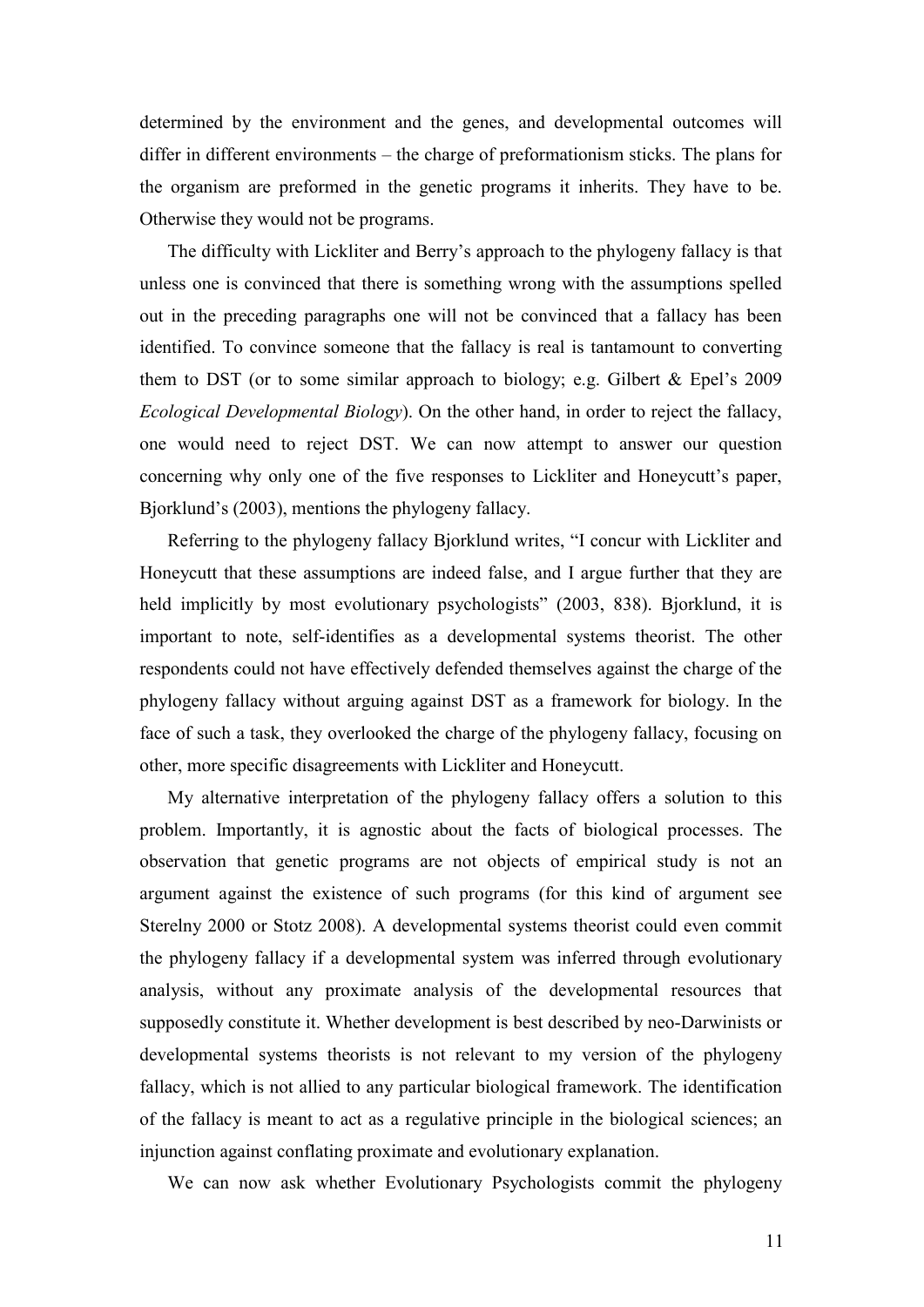fallacy according to my, empirically neutral, definition. As developmental biology does not describe program-like entities written in the genome, Evolutionary Psychologists are unable to describe how such programs actually work, or how they direct ontogeny. While appeals to developmental programs sound like proximate explanations, they are devoid of proximate explanatory content (beyond a gesturing towards the genes, and sometimes gene correlations). Appeals to genetic programs or developmental programs in EP are evolutionary explanations dressed up as proximate explanations, and are thus instances of the phylogeny fallacy, in my sense.

Any talk of genetic programs in EP is an instance of the phylogeny fallacy because the necessary kind of proximate analysis, the decoding of genetic instructions for gross phenotypes, is (at least at this point in time) pure science fiction. We can know a priori that any evolutionary theory appealing to genetic programs to explain phenotypes is committing the fallacy. One could ask whether biological entities might *one day* be shown to be governed by genetic programs – whether cracking the code for amino acid sequences was a step towards decoding genetic programs for gross phenotypic traits – or if the genetic program metaphor is a wildly misleading attempt to explain the often reliable transgenerational reconstruction of phenotypes by setting up a false dichotomy between genes and environments. This question, however important and interesting, distracts us from the phylogeny fallacy. Even if there were such entities as genetic programs, containing the genetic instructions for phenotypes, any theory that used evolutionary thinking to infer a genetic program would need to substantiate such an inference with a proximate description of the *particular* program in order to avoid the phylogeny fallacy.

Genetic programs are not the only proximate mechanisms appealed to by Evolutionary Psychologists. In EP the task of the genetic program is to specify the logic of a mental module. Explanations in terms of modules can also be instances of the phylogeny fallacy, on my definition, when they are merely inferred through evolutionary analysis, without supporting proximate evidence. The neurological level of the fallacy differs from the genetic level because modules, unlike genetic programs, are objects of study. There is strong evidence, for example, for the existence of a facerecognition module, located in the fusiform facial area of the brain (Kanwisher et al. 1997). So we can look at claims about modularity and ask whether they are merely inferred through evolutionary thinking – and are thus instances of the phylogeny fallacy – or whether they are also supported by an appropriate kind of proximate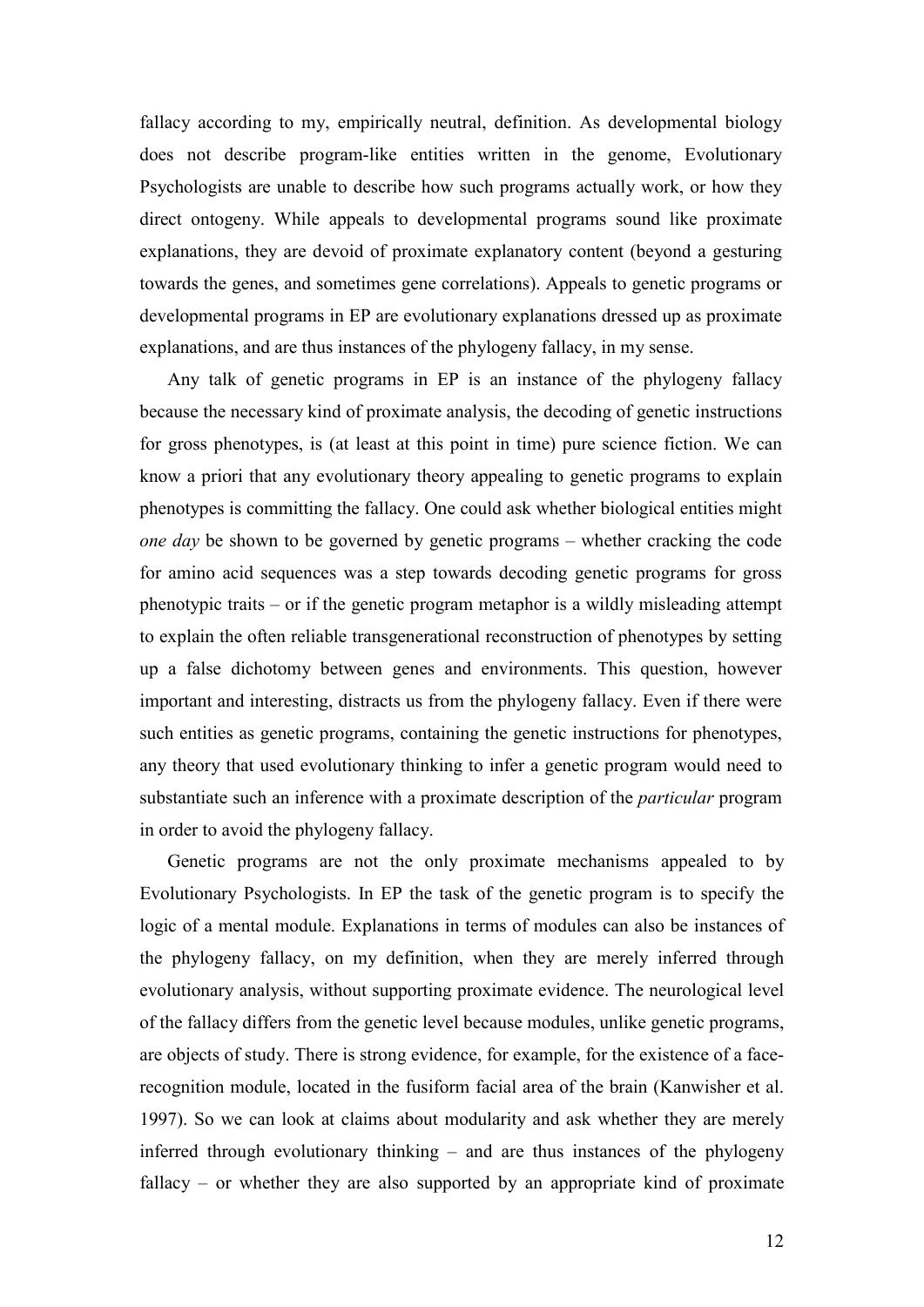analysis.

# **Lickliter and Honeycutt's alternative research program for evolutionary psychology**

Lickliter and Honeycutt argue that for EP to avoid the phylogeny fallacy it should "abandon the proximate-ultimate distinction in favor of an explicit concern with the epigenetic processes of development within and between generations" (2003b, 869). They explain that their alternative to EP is one of "description and experimentation with the goal of showing how one generation leads to (i.e., sets up the developmental conditions and resources for) the next" (2003b, 871). As the adoption of DST would be the key innovation of the program, I briefly outline some relevant aspects of DST in this section, and ask why some of the respondents considered the program insufficiently evolutionary, and thus unable to replace EP.

The conceptual roots of DST can be found in comparative psychologist Daniel Lehrman's 1953 critique of the concepts of 'instinct' and 'innateness'. Empirical work in this tradition continues in the field of developmental psychobiology (see Michel & Moore 1995), in which Lickliter and Honeycutt were schooled. Developmental psychobiology is the experimental study of the effects of genetic and extra-genetic factors (and their interactions) in the ontogeny of gross behavioural traits, and DST is an attempt to abstract a theoretical framework from this field (Griffiths 2006).

DST dispenses with the dichotomies of gene/environment, nature/nurture and biology/culture in favour of a concern with *developmental systems* as a whole. A developmental system consists of a matrix of resources that create a *life cycle*. A life cycle is a developmental process that can construct itself out of this matrix of resources in such a way that the cycle can be reconstructed. DST is not a theory in the formal sense. Rather, it is a theoretical framework for biology, which reconceives the relations between development, inheritance, and evolution (for a detailed account of DST see Oyama et al.'s 2001).

Developmental systems theorists do not place emphasis on development in an attempt to replace evolutionary biology. Rather, they wish to make evolutionary biology more developmentally *and* evolutionarily plausible. So it is puzzling when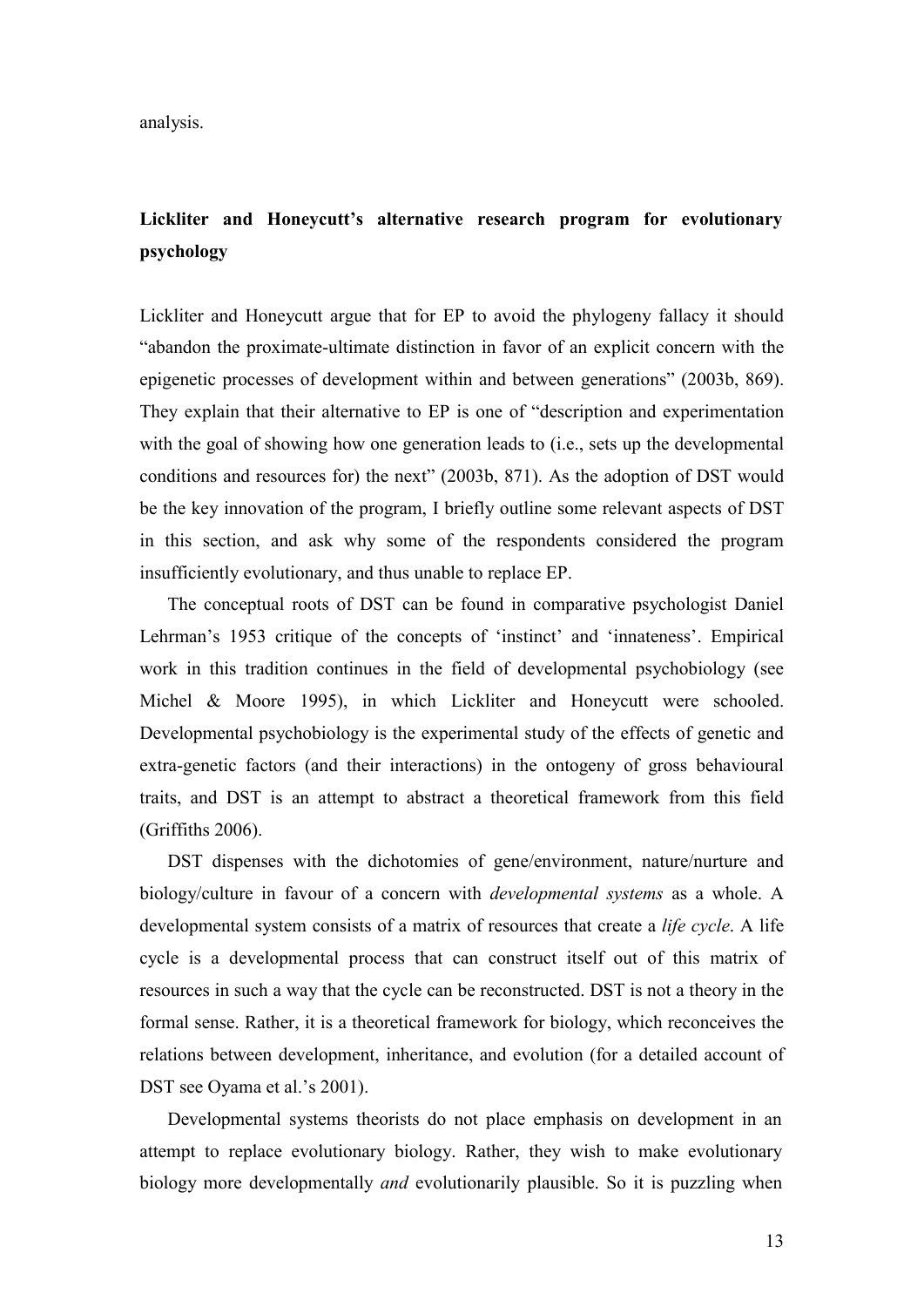Bjorklund writes,

Evolutionary psychology cannot simply adopt a developmental systems perspective without making substantial – some would say radical – changes to its fundamental base. But I believe there is nothing inherent in a developmental systems view of life that is incompatible with an evolutionary approach to human behavior. (2003, 840)

It equally puzzling that Krebs (2003) contrasts Lickliter and Honeycutt with 'evolutionary theorists'. As DST is an evolutionary approach to biology and developmental systems theorists are well described as 'evolutionary theorists' these comments are hard to comprehend. DST has a traditionally Darwinian approach to evolution, in that evolution is understood to require variation, fitness differences, and heritability. However, DST departs from neo-Darwinist thinking in its agnosticism about both the sources of variation and the systems of inheritance. "Nature", Lehrman (1970, 28) famously argued, "selects for outcomes". It is not only genes that are 'selected for', as genes are not the only reliably inherited resource that vary and upon which selection can act. According to DST selection pressures act on the matrix of resources out of which a life cycle can be recreated – developmental systems as a whole. The fitness enhancing or reducing differences on which evolution acts may be produced by any means, as long as those differences reoccur. Developmental systems theorists thus define evolution as "change in the nature of populations of developmental systems" (Griffiths & Gray 2001, 207).

We can make sense of the claim that Lickliter and Honeycutt's proposed program is not 'evolutionary' if we turn to Crawford's remark about their "lack of population thinking" (2003, 854). This lack is not inherent to the developmental systems perspective. After all, developmental systems theorists understand evolution as "change in the nature of populations of developmental systems". However, DST does not provide the practical tools for population-level analysis. DST provides a theoretical toolkit, and its proponents must adopt practical tools – e.g. mathematical modelling tools – from elsewhere. So to interpret Bjorklund's quote above, he is saying that DST is theoretically compatible with population-level analysis, and by pointing this out he is attempting to diffuse some of the tension between EP and DST.

There is a sense in which Lickliter and Honeycutt's program both is, and is not,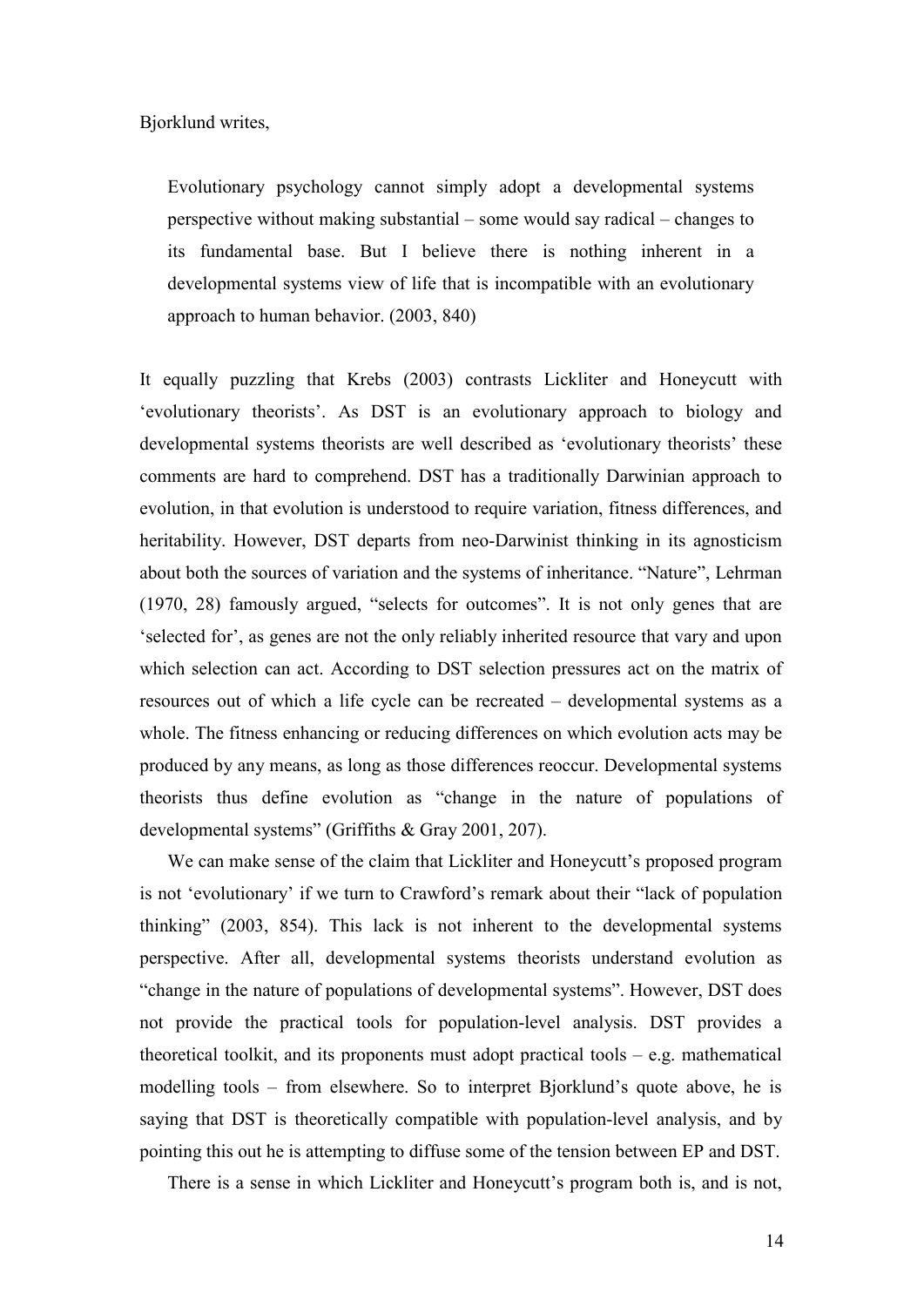evolutionary. Tinbergen's (1963, 428) characterization of the 'question of evolution' is instructive here. The question of evolution is split into two sub-questions. The first asks about the course of a trait's evolution; the second asks why this evolutionary course has spread the trait as we observe it today. The first sub-question would be answered (at least theoretically) by Lickliter and Honeycutt's proposed program, which would study the "epigenetic processes of development within and between generations" (2003b, 869). However, as Buss and Reeve point out, this program "appears designed to reveal how underlying mechanisms unfold over time not why specific psychological mechanisms and the behaviors they produce have been favored by selection over competing designs" (2003, 850). As such, Lickliter and Honeycutt's program would not answer the second sub-question. Their program would be evolutionary in the sense that phylogeny is a successive sequence of ontogenies, but it would not be evolutionary in the sense that it would not accommodate populationlevel evolutionary analysis. In the following section I argue that this leads Lickliter and Honeycutt to commit the inverse of the phylogeny fallacy, which I call the 'ontogeny fallacy'.

#### **The baby and the bathwater**

As a developmental psychologist, Bjorklund is aware of the lack of proximate developmental analysis in EP. "Evolutionary psychology", he argues, "needs a developmental model" (Bjorklund 2003, 837). He is in agreement with Lickliter and Honeycutt that EP should adopt DST as an antidote to the phylogeny fallacy. Where Bjorklund (and the other respondents) seem to disagree with Lickliter and Honeycutt is in their claim that EP should "abandon the proximate-ultimate distinction" (2003b, 869). Insofar as Lickliter and Honeycutt are referring to Mayr's formulation of the distinction, it should be abandoned, as it leads to the phylogeny fallacy (on Lickliter and Berry's definition it *is* the phylogeny fallacy). However, the distinction between proximate and evolutionary *explanation* does not need to be abandoned. Tinbergen's formulation of the distinction, for instance, does not lead to the phylogeny fallacy. By abandoning Mayr's (gene-centred) formulation of the proximate/evolutionary distinction, but not replacing it, Lickliter and Honeycutt throw out the baby with the bathwater.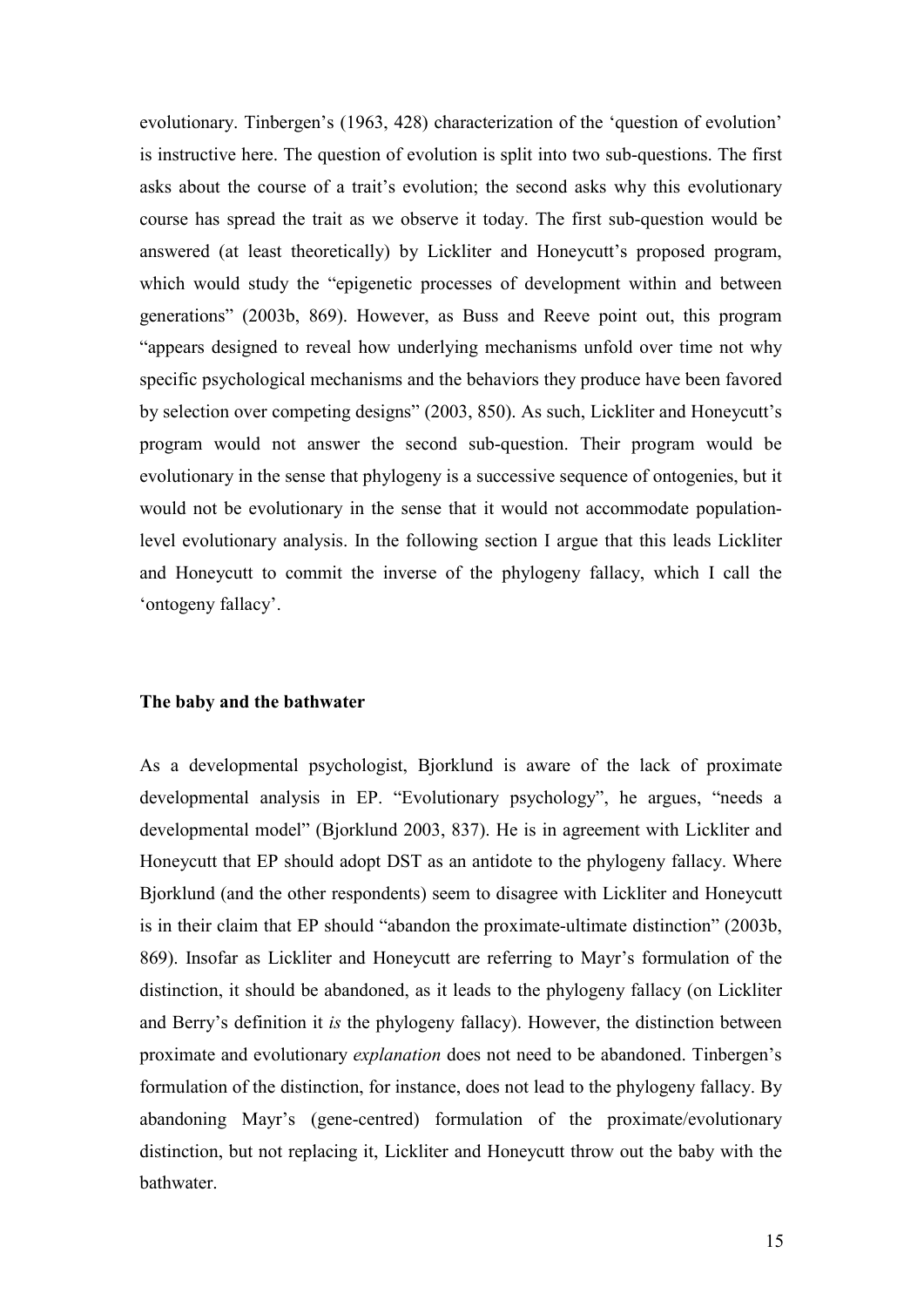Lickliter and Honeycutt reserve an important theoretical place for natural selection as a filter of unsuccessful phenotypes. As they write,

variations in morphologies, physiologies, and behaviors resulting from modification in developmental processes place their possessors in different ecological relationships with their environments. If these phenotypic variations provide slight advantages in survival and reproduction, then competitors without the novel phenotype will eventually decrease in frequency in the population. (2003a, 827)

However, when they formulate their alternative to evolutionary psychology they neglect population-level thinking, advocating a program of "description and experimentation" (2003b, 869) with an apparently exclusive focus on the "epigenetic processes of development within and between generations" (2003b, 869). While DST provides a conceptual framework for understanding development, inheritance, and evolution, its practitioners must borrow tools from evolutionary biology if they want to study population-level phenomena empirically. Lickliter and Honeycutt explain that their alternative to EP would involve a multi-disciplinary integration of "genetics, developmental biology, neuroscience, psychology, and anthropology" (2003a, 829), but they make no mention of evolutionary biology. And without population-level evolutionary analysis, Lickliter and Honeycutt's proposed program could not displace EP.

In fairness, it should be noted that Lickliter and Honeycutt's focus was on their critical, rather than their constructive argument. Yet it is worth asking why they neglect population-level explanation in their proposal. It may be a case of overemphasis on their part. For instance, Lickliter and Honeycutt focus on examples where phenotypic plasticity results in a change in the frequency of a trait within a population, rather than cases in which fitness differences between traits determine which traits spread and which decline, in which selection plays a more prominent role. However, their neglect of population-level analysis appears to be grounded in their view that, "All phenotypes have a specific developmental history that explains their emergence, and a developmental mode of analysis is the only method that has the potential to fully explicate the structures and functions of maturing and mature organisms" (Lickliter & Honeycutt 2009, 43). It appears that Lickliter and Honeycutt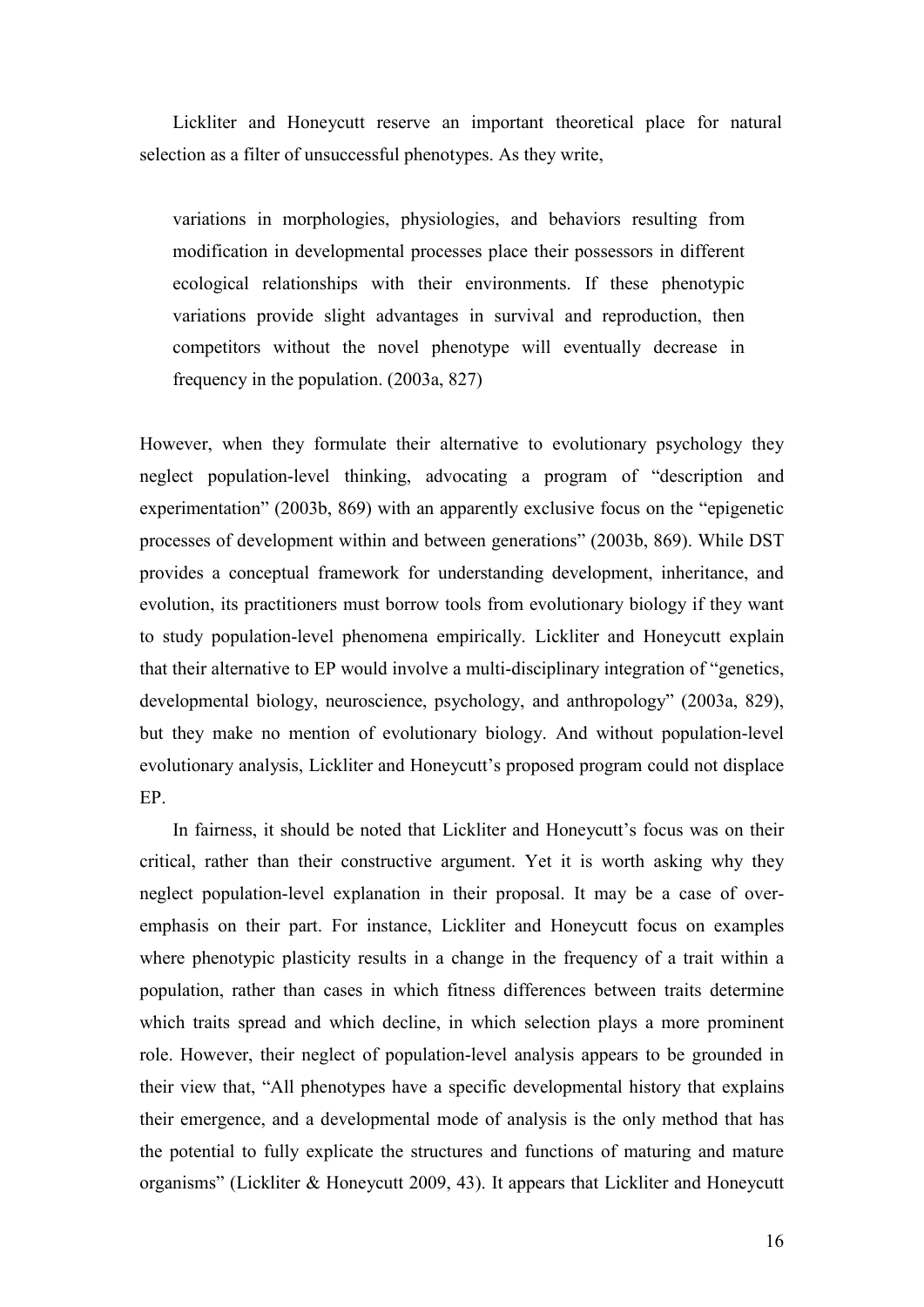assume that population-level evolutionary explanations are dispensable in light of a complete description of the epigenetic, transgenerational processes of development. Trade the word 'developmental' in the quote above for the word 'evolutionary' and you have an elegant instance of the phylogeny fallacy: All phenotypes have a specific *evolutionary* history that explains their emergence, and an *evolutionary* mode of analysis is the only method that has the potential to fully explicate the structures and functions of maturing and mature organisms. It seems that Lickliter and Honeycutt have traded one fallacy, the phylogeny fallacy, for another, which we may call the *ontogeny fallacy*.

The ontogeny fallacy is the inverse of the phylogeny fallacy. It is committed when a proposed evolutionary explanation is actually a proximate explanation in disguise. In its most basic form it involves a conflation of Tinbergen's second evolutionary sub-question which asks "why did the trait evolve?" with his proximate questions of ontogeny or causation. Stuart West and colleagues (West et al. 2011) have argued that evolutionary and proximate explanation has been conflated in this manner in the human cooperation literature, particularly in discussions of *strong reciprocity*. Strong reciprocators not only obey social norms, but punish people who violate those norms. According to West and colleagues strong reciprocity is offered as an evolutionary explanation for why cooperation is maintained in human populations, when it is in fact a proximate description of how it is maintained (notice that this is the inverse of the phylogeny fallacy). As evidence West et al. (2011) quote Bowles and Gintis suggesting that "cooperation is maintained because many humans have a predisposition to punish those who violate group-beneficial norms" (2004, 17). For West and colleagues this is a 'how' answer to an evolutionary 'why' question (and hence an instance of the ontogeny fallacy). However, the quote from Bowles and Gintis continues ", even when this reduces their fitness relative to other group members" (2004, 17). Bowles and Gintis do genuinely attempt to answer the evolutionary 'why' question in the cited article. While 'why' and 'how' questions are distinct, it is often necessary and useful to invoke proximate factors when answering evolutionary 'why' questions (Laland et al. 2011). As Bowles and Gintis offer an answer to the evolutionary 'why' question, they do not commit the ontogeny fallacy.

The form of the ontogeny fallacy that Lickliter and Honeycutt's research program would produce is different. It involves the conflation of the question of ontogeny *coupled with* the first evolutionary sub-question which asks "what was the course of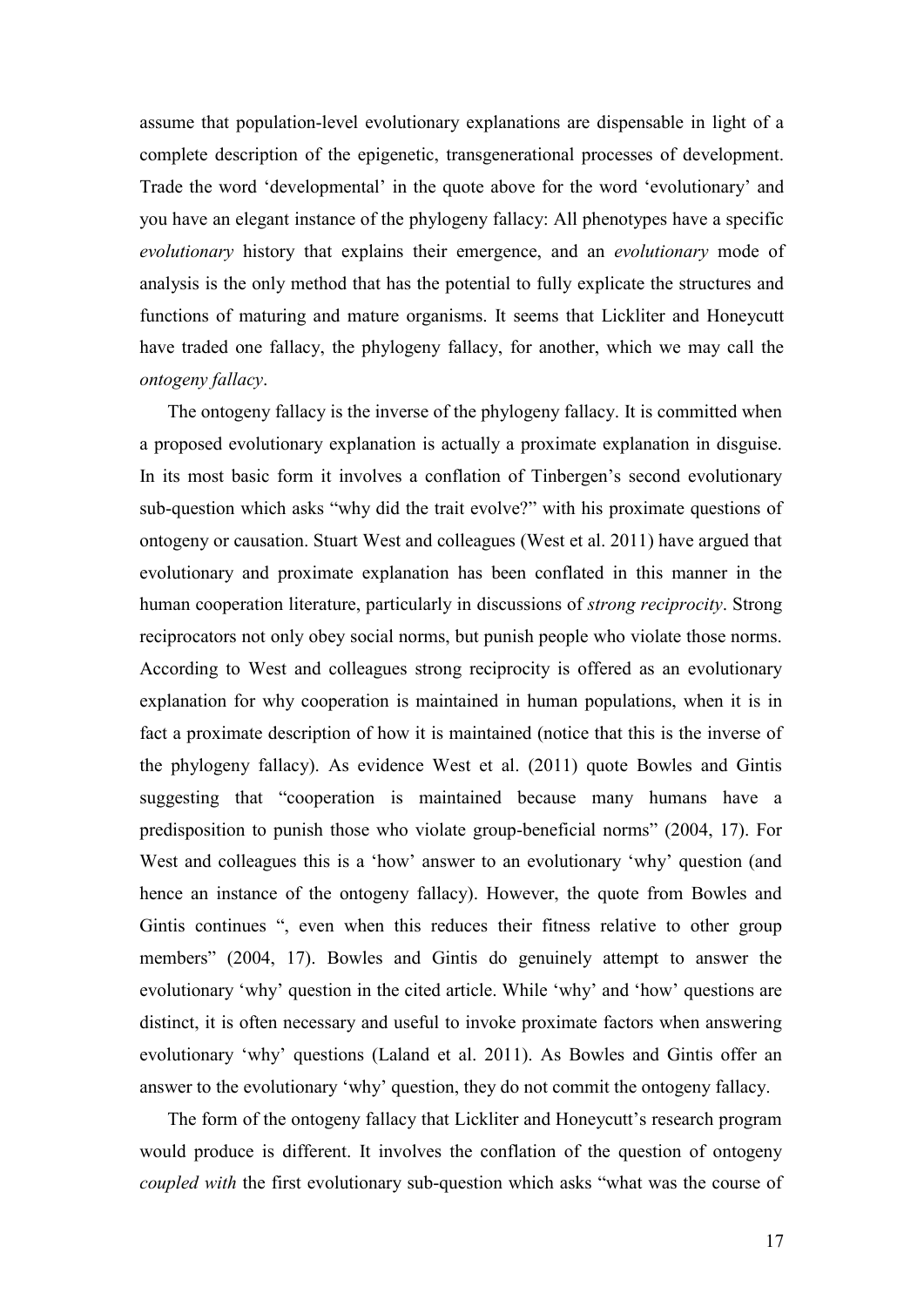the trait's evolution?" with the second evolutionary sub-question which asks "why did the trait evolve?" In other words, it is committed when a historical sequence of ontogenetic explanations are represented, implicitly or explicitly, as an alternative to population-level evolutionary explanation. Here is an example of an argument that is an instance of the fallacy:

- 1. The cumulative processes of development within and between human generations has led to the evolution of a spectrum of human skin colour
- 2. Sol is a man with dark brown coloured skin
- C. Sol's skin colour is fully explained by a developmental process in Sol and similar developmental processes in each of his ancestors

This is effectively an argument for the dispensability of population-level evolutionary explanation. If a complete developmental history is indeed all that is needed to explain form and function, population-level evolutionary explanations are superfluous, and therefore dispensable (Ariew 2003).

The argument above has an intuitive appeal, but this intuition is misleading. Even if we could explain the development of a trait, how it was inherited, and trace these explanations back to deep history, something would be left unexplained. Knowing how a trait evolved is not the same as knowing why it evolved. The intuitive appeal of such arguments lies in a preference for fine-grained explanation. Yet fine-grained information misses information at a coarser grain that is complementary, and indeed necessary, for the kind of explanations we are often after in evolutionary biology and allied fields (Matthen 2009).

Lickliter and Honeycutt implicitly privilege what Frank Jackson and Philip Pettit call fine-grained *contrastive* information over coarse-grained *comparative*  information:

One sort of information helps us to differentiate the actual world from other ways the world might have been: other possible worlds. The second sort helps us, not to differentiate the actual world from other possible worlds, but to relate it to them: to show how the actual world runs on patterns found in a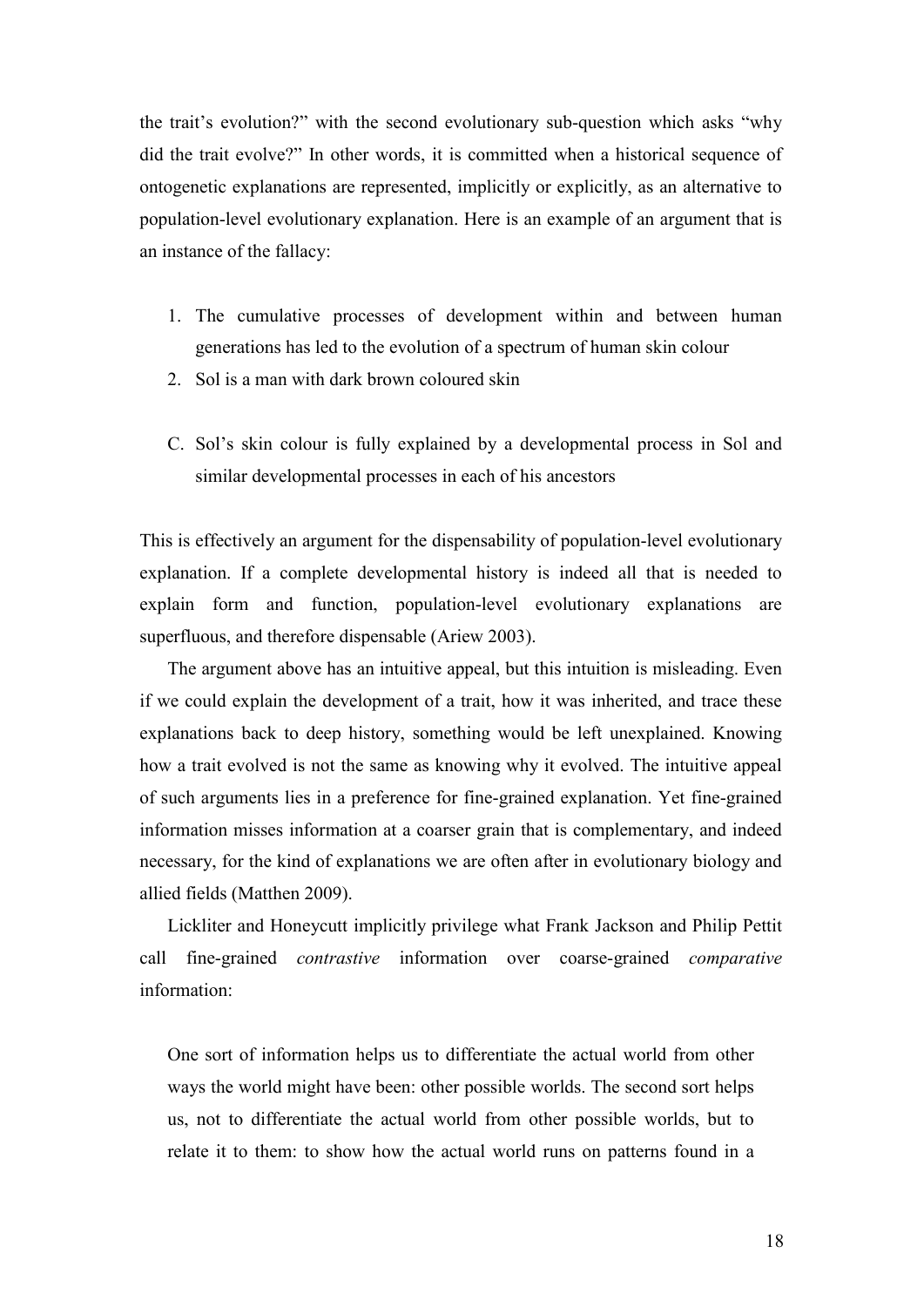variety of possible worlds. The first sort of information is modally contrastive, the second modally comparative. (Jackson & Pettit 1992, 15)

To illustrate this distinction Jackson and Pettit offer the example of the cracking of a flask filled with boiling water. A fine-grained account of the cracking locates the exact molecule responsible for the breaking of a molecular bond in the container. This is a contrastive explanation. It tells us that the difference-maker was none other than molecule M. At this fine grain of analysis, however, we miss important information at a higher level; the fact that the water is boiling. The explanation that "the flask cracked because the water was boiling" points to the fact that in all relevantly similar cases, boiling water will cause the glass to crack. It might be molecule M or it might be molecule W that is causally implicated, it does not matter; the flask will crack. This is a comparative explanation. Both kinds of explanation are genuinely explanatory and complementary, and we have no a priori reason to prefer one to the other (Jackson & Pettit 1992).

Returning to the skin colour example that illustrates the ontogeny fallacy, we can see that it relies exclusively on contrastive explanation. It hones in on the particularities of the case; how a unique individual developed a particular skin colour. Even if this explanation can be generalised to other people with similarly coloured skin (let us assume that they inherit similar developmental resources) it is still a contrastive explanation. It supports a particular set of counterfactuals. If a person did not inherit certain developmental resources, they would not have developed the skin colour they now have.

My argument is that evolutionary explanations that rely exclusively on contrastive explanations do not support all of the right counterfactuals. For instance, if a fairskinned person's ancestors had lived close to (rather than far from) the equator, they would probably have dark, rather than fair skin. This counterfactual statement is not supported by contrastive explanation, yet it is supported by the literature on the evolution of skin colour (Jablonski & Chaplin 2000). Fair skin, the leading selective hypothesis suggests, is an adaptation to long dark European winters, where a lack of sun, and consequentially vitamin D, posed the threat of rickets, osteomalacia, and osteoporosis. Fair skin, which is able to absorb more sunlight and hence synthesise more vitamin D, is an adaptive response to low ultraviolet radiation. Too much UV exposure, on the other hand, is linked with embryonic neural tube defects and UV-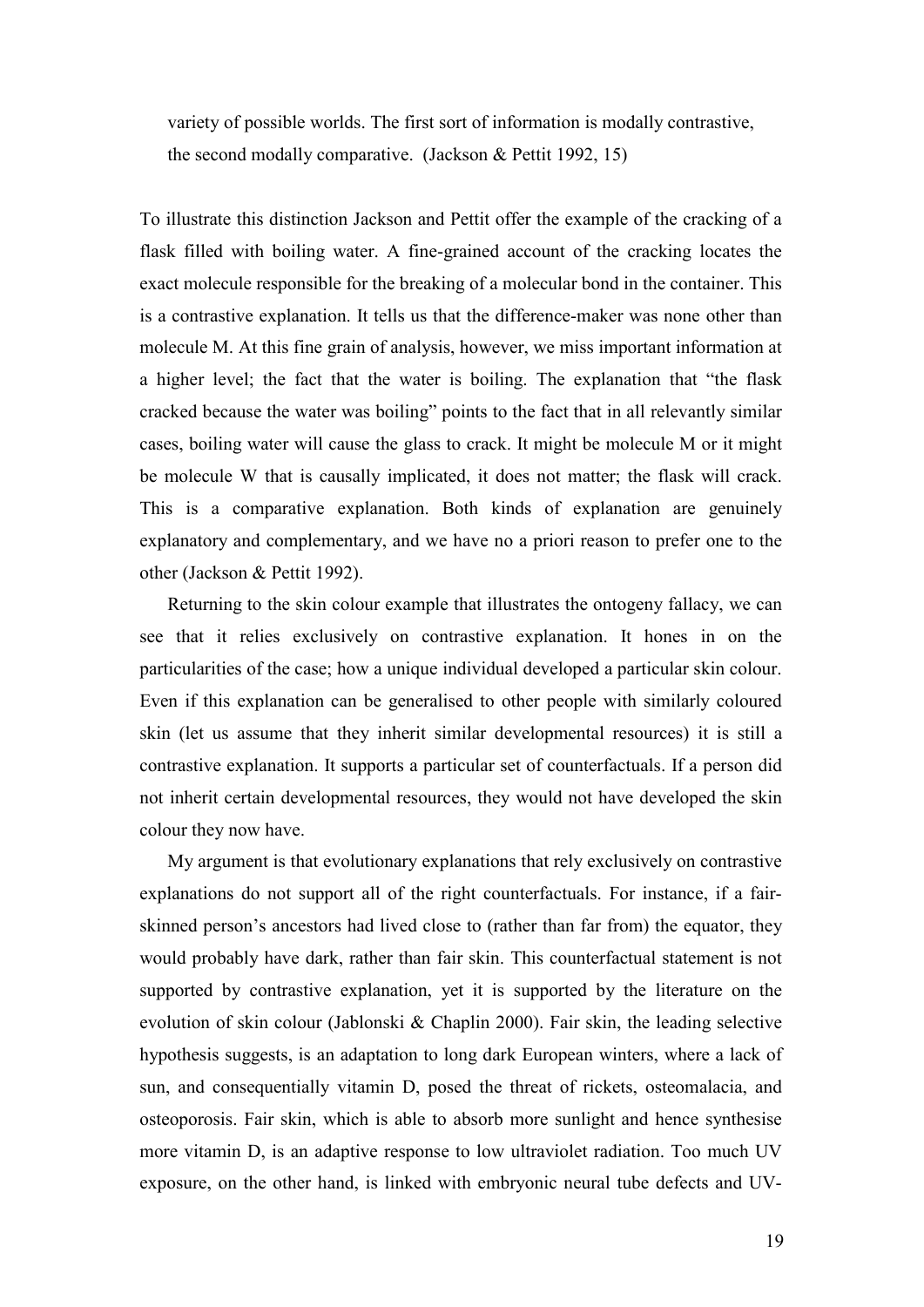induced injury; hence dark, highly melanised skin has been maintained by natural selection in populations from sunny areas, as it protects against these risks.

Selective explanations, which are central to evolutionary biology, and consequently evolutionary psychology, are of the comparative variety. They tell us about patterns of similarity and difference in abstraction of how these similarities and differences are instantiated. While central to explanation in evolutionary biology, too much focus on comparative explanation can be problematic. It leads to the phylogeny fallacy, for instance, when comparative (e.g. selective) explanations are offered as evidence for the existence and workings of proximate mechanisms (e.g. genetic programs and modules) without supportive contrastive (developmental and causal) explanation.

The phylogeny fallacy and the ontogeny fallacy are both caused by the conflation of proximate and evolutionary forms of explanation. A clarification is in order here, as Tinbergen's 'question of evolution' splits into two sub-questions; an evolutionary 'why' question, which asks "why did the trait evolve?", and an evolutionary 'how' question, which asks "what was the course of the trait's evolution?" Strictly speaking, it is the conflation of proximate explanation and evolutionary 'why' explanation that gives rise to the fallacies. Lickliter and Honeycutt's proposed program would answer Tinbergen's proximate questions and his evolutionary 'how' question, but not his evolutionary 'why' question. This is a problem not because explanatory projects in biology *should* answer all of Tinbergen's questions, but rather because, as a rival to EP, the program would be committed to answering evolutionary 'why' questions. Indeed, it is often useful to focus exclusively on one kind of explanation. For instance, Brett Calcott (2009) has identified a form of evolutionary explanation that does not ask the evolutionary 'why' question: *lineage explanation*. Lineage explanations show how, through a series of modifications over evolutionary time, a phenotype can plausibly change from one state to another. As Calcott notes, lineage explanations do not invoke the population-level processes responsible for such changes. By recognising that lineage explanations focus on a different – but complementary – question to the evolutionary 'why' question, Calcott immunises his explanatory program against the ontogeny fallacy.

Tooby, Cosmides and Barrett, in their reply to Lickliter and Honeycutt, admit that they are "natural selection centered" (2003, 864). This is a problem, as it assumes one can answer the proximate questions of causation and ontogeny through answering the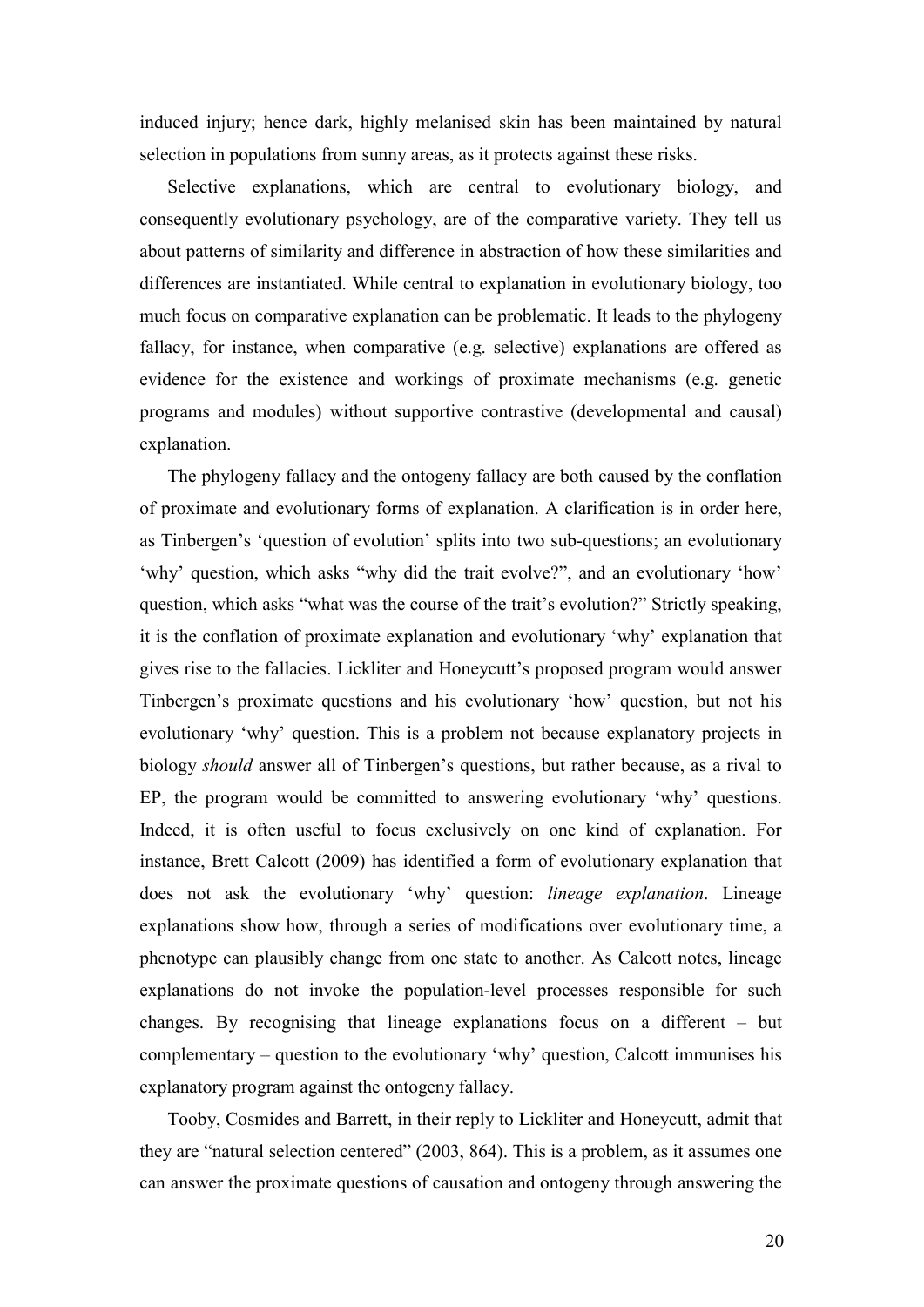evolutionary 'why' question. As evolution does not design static adult forms out of thin air, an interest in natural selection (and function) cannot be divorced from knowledge of organisation and development. Evolutionary developmental biology (evo-devo) has shown that you cannot build a realistic model of the evolution of a trait unless you understand the development of that trait. The development of rodent cheek pouches is a case in point. Most rodents have internal cheek pouches, but geomyoid rodents (such as pocket gophers and kangaroo rats) have cheek pouches external to the mouth. Research on the development of rodent cheek pouches (Brylski & Hall 1988) showed that the internal pouch is the ancestral condition, and suggested an evolutionary developmental account of the introduction of external pouches in a common ancestor. The key mechanism in the development of cheek pouches is *evagination*, the process by which a body part is turned inside out. A small change in the location of the evagination, so that it occurs at the corner of the mouth, produces an external, rather than internal pouch. This discovery, coupled with the fact that no geomyoid rodent has internal pouches, suggests that pouch externalization resulted from a simple change in the development of pouches in a common ancestor. As this example demonstrates, comparative selective explanations alone cannot explain an organism's organisation, as natural selection only explains the frequency of traits in a population, not the functional organisation of traits.

The fact that proximate and evolutionary explanations are mutually illuminating has of course been long appreciated. Elliott Sober (1984) makes this point in his discussion of R.A. Fisher's explanation of the 1:1 female to male sex ratio. Fisher (1930) noted that the human sex ratio seems to deviate from this common evolutionarily stable strategy, as more boys are born than girls. However, he maintained that humans are not a counterexample to the 1:1 equilibrium. As Fisher's argument is that parents should, in order to maximise their number of grandchildren, invest equally in male and female offspring, it makes sense to have more fertilizations by Y-bearing sperm, as boys have higher prenatal and postnatal mortality rates than girls, and consequentially receive (on average) less parental investment. Sober observes that it is possible to give exclusively evolutionary or proximate explanations for the human sex ratio. His worry about this is a different, but related one to mine. Sober argues that evolutionary arguments *presuppose* knowledge about the physical properties of populations. It is impossible to give a selective argument for the uneven sex ratio in humans, he points out, without knowledge of fertilization rates and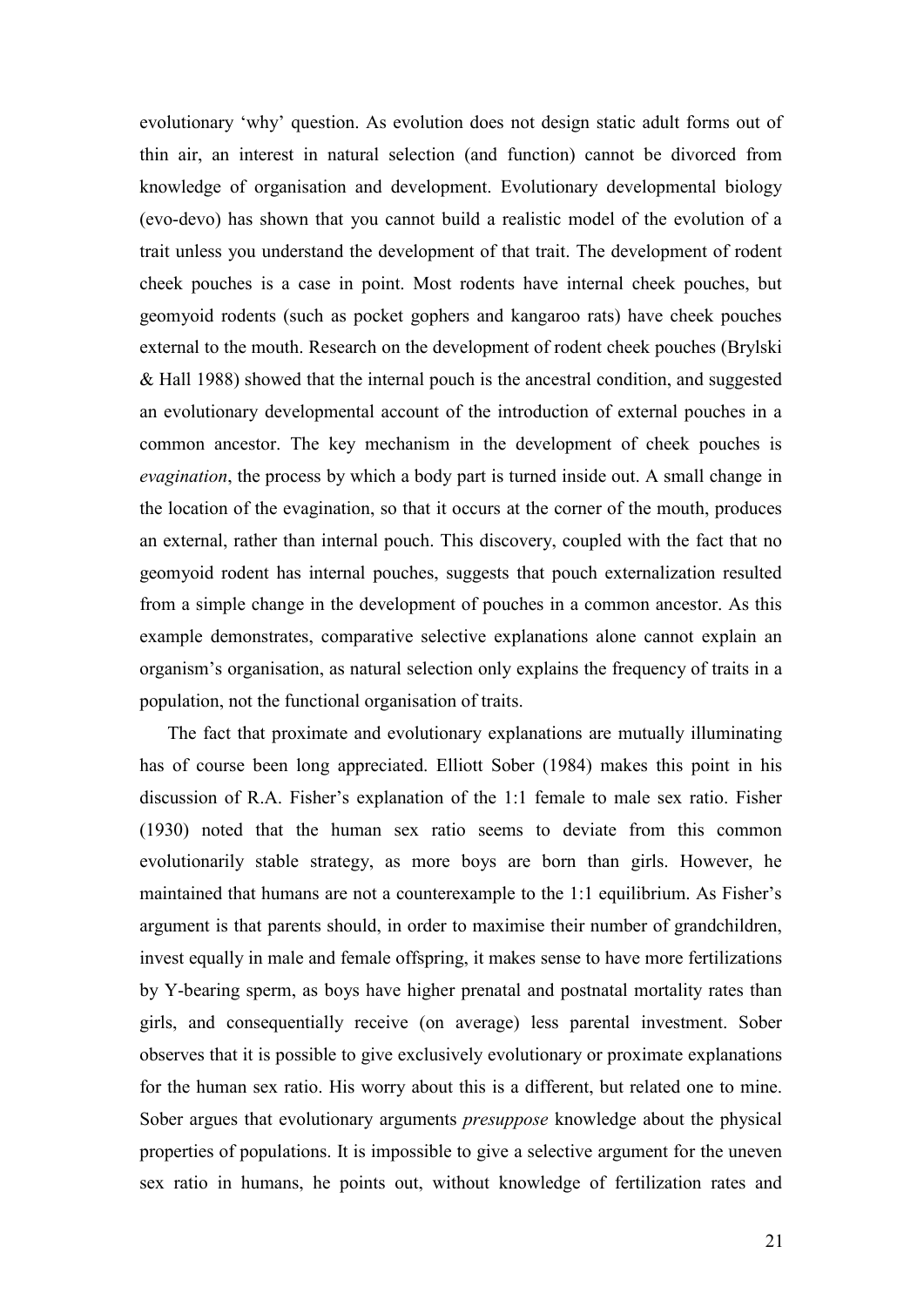mortality rates. My worry is that evolutionary theories (such as Fisher's), supported by knowledge about properties of populations (such as functional profiles), do not provide a basis by which we can infer the proximate causes behind phenomena of interest. To claim that they do is to commit the phylogeny fallacy.

If evolutionary psychology were to exclusively privilege contrastive explanation, as Lickliter and Honeycutt implicitly propose, it would have no basis from which to predict the adaptive (or once adaptive) phenomena that EP currently attempts to explain. Contrastive explanations miss the general patterns described in comparative explanations, such as selective explanations. Even the richest account of how every individual in a population lived and died would leave an unbridgeable explanatory gap. Such causal life histories of individuals do not explain why they share traits, why some traits spread in populations, and why some disappear. In population-level evolutionary explanations these commonalities are identified as statistical properties of evolving populations, and statistical properties are appealed to only in comparative explanations. Any defensible evolutionary psychology would need to offer both kinds of explanation.

But would such a program be feasible? Would the combination of populationlevel analysis and DST result in 'population eco-devo-epi-genetics', a field perhaps doomed to failure by its own inclusiveness (but see Furrow et al. 2011)? This is not a necessary consequence. The population-level analysis could focus on the question, "Has the trait been selected for?", and the study of the epigenetic processes between and within generations could ask, "How does the trait develop?" and, "How is it inherited?" As Susan Oyama writes, speaking for developmental systems theorists, "Our emphasis on causal interdependence doesn't mean that everything is so connected to everything else that analysis is impossible, or that in order to study anything, you must study everything" (Oyama 2000, 344). Her endorsement of the tactical, provisional black-boxing of potentially important developmental resources can be extended to the tactical, provisional black-boxing of different biological questions and approaches. Some research programs are committed to answering both evolutionary 'why' questions and proximate 'how' questions. The phylogeny fallacy and the ontogeny fallacy arise when what should have been the temporary blackboxing of either kind of question has turned into permanent neglect.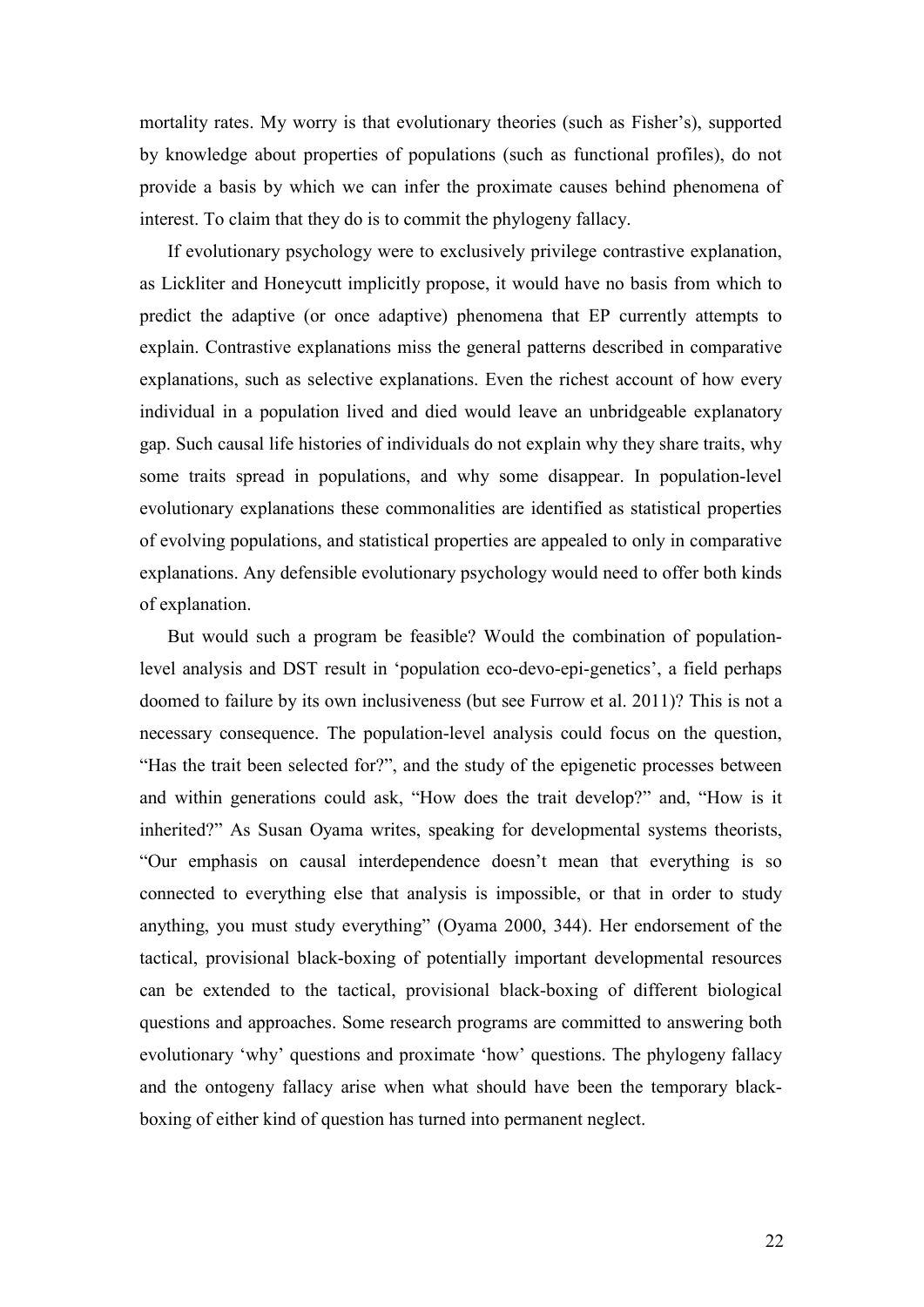### **Conclusion**

I have argued that we should associate the phylogeny fallacy with the conflation of proximate and evolutionary explanation, rather than with Mayr's causal framework, with its use of the genetic program concept. This is in not to discredit Lickliter and Berry's arguments against this framework. I find their arguments compelling. From a DST perspective Mayr's framework is fundamentally flawed. However, those unconvinced by DST will not be convinced that a fallacy has been identified, as illustrated by the replies to Lickliter and Honeycutt's (2003a) target article. For the phylogeny fallacy to operate effectively as a regulative principle in the biological sciences it must point to a problem that is clear to those of all theoretical stripes. By removing its empirical premises and relocating the phylogeny fallacy to the conflation of proximate and evolutionary explanation I hope to have achieved this. As I have shown that this conflation of explanatory types must precede the problems identified by Lickliter and Berry, my solution should be germane to developmental systems theorists.

While the phylogeny fallacy, on my definition, is often a product of Mayr's formulation of the proximate/evolutionary distinction, Tinbergen's four-question framework may help us understand and avoid it. The fallacy is committed when the question of causation or the question of ontogeny is conflated with the question of evolution. Answering the questions of causation and ontogeny necessarily involves proximate analysis. An evolutionary theory inspired by functional analysis cannot answer the questions of causation and ontogeny because many causal and developmental pathways can potentially fill the same functional role. The problem with EP explanations in terms of genetic programs and mental modules is that they are often functional, rather than descriptive. They are theories about the evolved function of particular behaviours that are presented as proximate descriptions of the causes of those behaviours, when the causes are often not known. With regards to genetic programs, this is always true. With regards to mental modules, this is sometimes true, and must be judged on a case by case basis.

Lickliter and Honeycutt promote a new evolutionary psychology research program that abandons the distinction between proximate and evolutionary forms of explanation, focusing instead on the epigenetic processes of development within and between generations. I have argued (along with the respondents to the target article)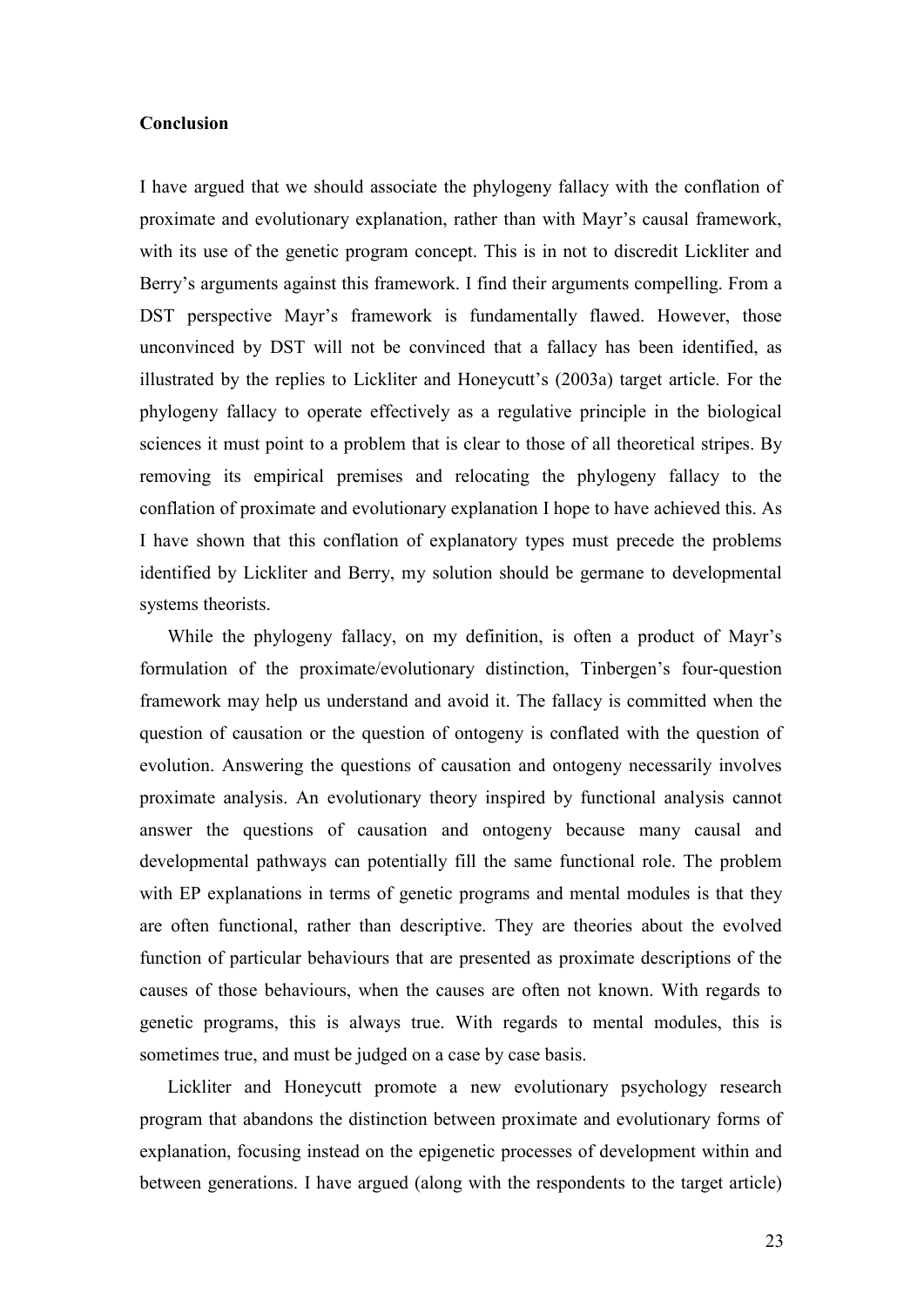that this program could not displace EP. Whilst avoiding the phylogeny fallacy it would commit the inverse fallacy, the ontogeny fallacy. The ontogeny fallacy is less obviously fallacious than the phylogeny fallacy, yet the reasoning is simply inverted. Perhaps this is because, as Jackson and Pettit (1992) have observed, people tend to prefer fine-grained contrastive explanations to coarse-grained comparative explanations. We cannot use comparative information to explain fine-grained details. But can we use contrastive information to explain coarse-grained details? The answer is no, or at least not in the right way. Contrastive explanations are blind to comparative explanations, blind to patterns and their logic. Two people might have the same skin colour because they inherited similar developmental resources, but they also have the same skin colour because of a pattern of natural selection that is not grasped by fine-grained analysis. As I have argued, both kinds of explanation would have to be offered by a defensible, fallacy free evolutionary psychology.

**Acknowledgments** I am deeply grateful to Paul Griffiths and Karola Stotz for reading and commenting on numerous drafts of this article. I would like to thank participants of the 2010 AAHPSSS conference and members of the Sydney University History and Philosophy of Biology group and the Sydney-ANU philosophy of biology group for their helpful feedback. I am also grateful to Pierrick Bourrat, Fiona Cowie, Ben Fraser, Maureen O'Malley, Karl Rollings, Kim Sterelny, John Wilkins, and an anonymous reviewer for their valued comments on this work. Special thanks to Frances Olive. This research was supported under Australian Research Council's Discovery Projects funding scheme DP0878650 and an APA through the University of Sydney.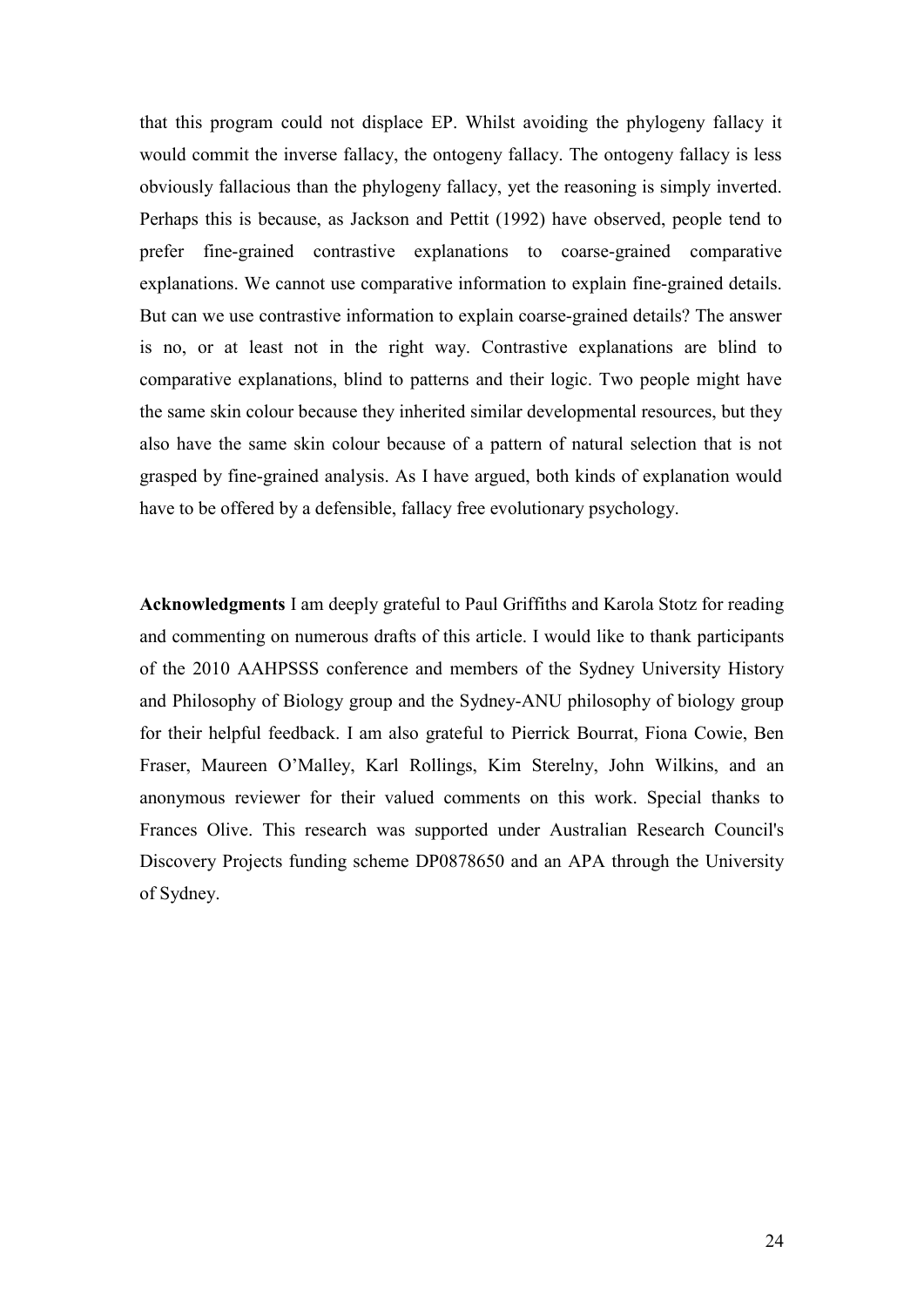#### **References**

- Ariew A (2003) Ernst Mayr's 'ultimate/proximate' distinction reconsidered and reconstructed. Biol Philos 18:553-565
- Barkow JH, Cosmides L, Tooby J (1992) The adapted mind: evolutionary psychology and the generation of culture. Oxford University Press, New York
- Bjorklund DF (2003) Evolutionary psychology from a developmental systems perspective: comment on Lickliter and Honeycutt (2003). Psychol Bull 129:836- 841
- Bowles S, Gintis H (2004) The evolution of strong reciprocity: cooperation in heterogeneous populations. Theor popul biol 65:17-28
- Brylski P, Hall BK (1988) Ontogeny of a macroevolutionary phenotype: the external cheek pouches of geomyoid rodents. Evol 42:391-395
- Buss DM, Reeve HK (2003) Evolutionary psychology and developmental dynamics: comment on Lickliter and Honeycutt (2003). Psychol Bull 129: 848-853
- Calcott B (2009) Lineage explanations: explaining how biological mechanisms change. Br J Philos Sci 60:51-78
- Cosmides L, Tooby J (1995) Mapping the evolved functional organization of mind and brain. In: Gazzaniga M (ed) The cognitive neurosciences. MIT Press, Cambridge, pp 1185-1197
- Crawford CB (2003) A prolegomenon for a viable evolutionary psychology—the myth and the reality: comment on Lickliter and Honeycutt (2003). Psychol Bull 129:854-857
- Fisher RA (1930) The genetical theory of natural selection. Oxford University Press, Oxford
- Fodor J (1983) The modularity of mind. MIT press, Cambridge
- Furrow RE, Christiansen FB, Feldman MW (2011) Environment-sensitive epigenetics and the heritability of complex diseases. Genet 189:1377-1387
- Gilbert SF, Epel D (2009) Ecological developmental biology. Sinauer Associates, Sunderland, Mass
- Griffiths PE (2006) The fearless vampire conservator: Philip Kitcher, genetic determinism and the informational gene. In: Neumann-Held EM, Rehmann-Sutter C (eds) Genes in development: rethinking the molecular paradigm. Duke University Press, Durham, pp 175-198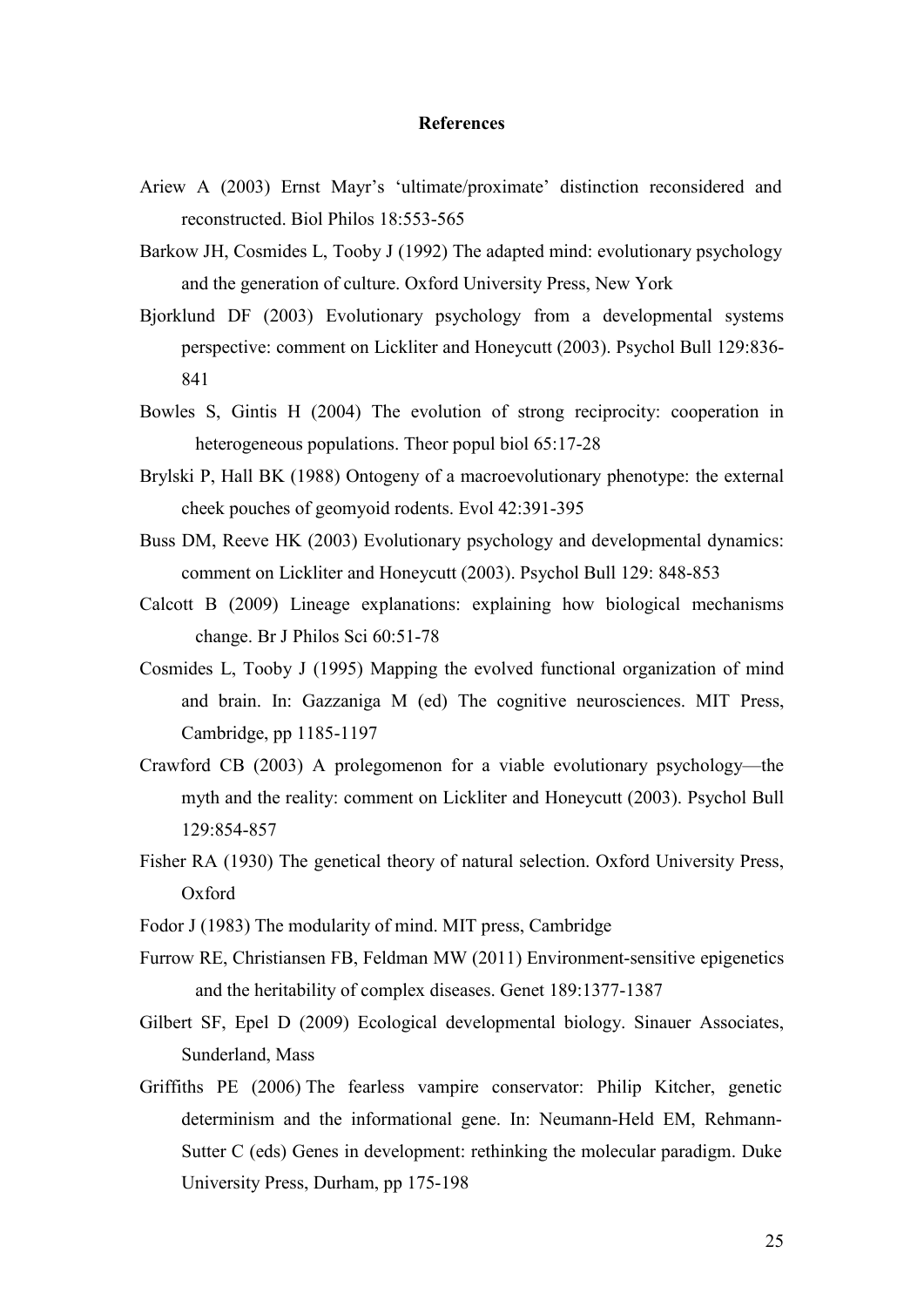- Griffiths PE (2009) In what sense does 'nothing make sense except in the light of evolution'? Acta Biotheor 57:11-32
- Griffiths PE, Gray RD (2001) Darwinism and developmental systems. In: Oyama S, Griffiths PE, Gray RD (eds) Cycles of contingency: developmental systems and evolution. MIT press, Cambridge, pp 195-218
- Jablonski NG, Chaplin G (2000) The evolution of human skin coloration. J Hum Evol 39:57-106
- Jackson F, Pettit P (1992) In defense of explanatory ecumenism. Econ Philos 8:1-21
- Kanwisher N, McDermott J, Chun MM (1997) The fusiform face area: a module in human extrastriate cortex specialized for face perception. J Neurosci 17:4302- 4311
- Krebs DL (2003) Fictions and facts about evolutionary approaches to human behavior: comment on Lickliter and Honeycutt (2003). Psychol Bull 129:842- 847
- Laland KN, Brown GR (2002) Sense and nonsense: evolutionary perspectives on human behaviour. Oxford University Press, Oxford
- Laland KN, Sterelny K, Odling-Smee J, Hoppitt W, Uller T (2011) Cause and effect in biology revisited: is Mayr's proximate-ultimate dichotomy still useful? Sci 334:1512-1516
- Lehrman D (1953) A critique of Konrad Lorenz's theory of instinctive behavior. Q Rev Biol 28:337-363
- Lehrman D (1970) Semantic and conceptual issues in the nature-nurture problem. In: Aronson L, Tobach E, Lehrman D, Rosenblatt J (eds) Development and evolution of behavior. Freeman, San Francisco, pp 17-52
- Lickliter R, Berry TD (1990) The phylogeny fallacy: developmental psychology's misapplication of evolutionary theory. Dev Rev 10:348-364
- Lickliter R, Honeycutt H (2003a) Developmental dynamics: toward a biologically plausible evolutionary psychology. Psychol Bull 129:819-835
- Lickliter R, Honeycutt H (2003b) Developmental dynamics and contemporary evolutionary psychology: status quo or irreconcilable views? Reply to Bjorklund (2003), Krebs (2003), Buss and Reeve (2003), Crawford (2003), and Tooby et al. (2003). Psychol Bull 129:866-872
- Lickliter R, Honeycutt H (2009) Rethinking epigenesis and evolution in light of developmental science. In: Blumberg MS, Freeman JH, Robinson SR (eds)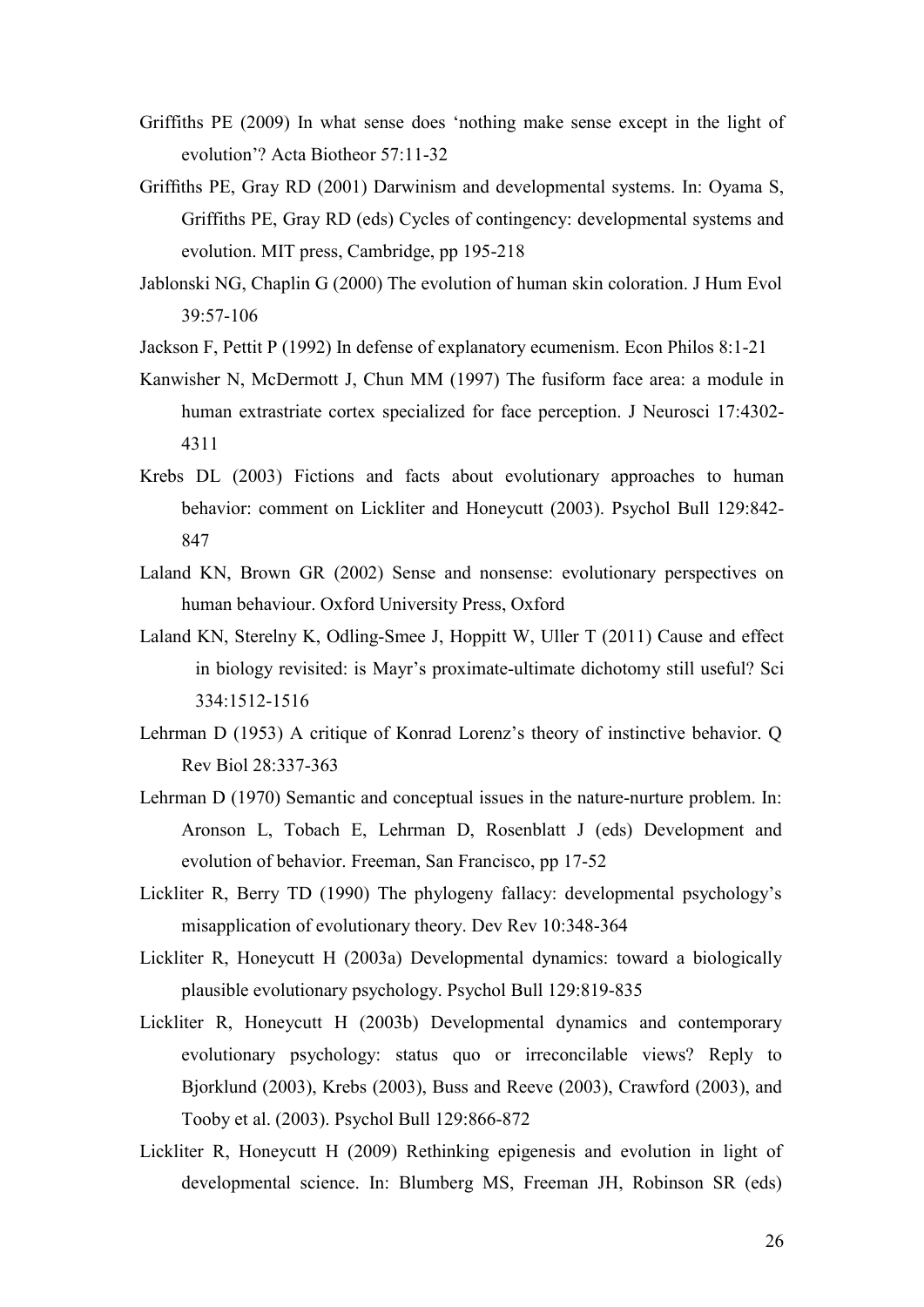Oxford handbook of developmental behavioral neuroscience. Oxford University Press, New York, pp 30-47

- Matthen M (2009) Drift and "Statistically Abstractive Explanation". Philos Sci 76:464-487
- Mayr E (1961) Cause and effect in biology. Sci 134:1510-1506
- Mayr E (1982) The growth of biological thought: diversity, evolution, and inheritance. Harvard University Press, Cambridge
- Michel GF, Moore CL (1995) Developmental psychobiology: an interdisciplinary science. MIT press, Cambridge
- Moore, CL (2007) Maternal behavior, infant development, and the question of developmental resources. Dev Psychobiol 49:45-53
- Moore, CL (1984) Maternal contributions to the development of masculine sexual behavior in laboratory rats. Dev Psychobiol 17:347-356
- Oyama S (2000) Causal democracy and causal contributions in developmental systems theory. PSA 2000 Proc Philos Sci 67:332-347
- Oyama S, Griffiths PE, Gray RD (2001) Cycles of contingency: developmental systems and evolution. MIT press, Cambridge
- Pinker S (1997) How the mind works. Norton, New York
- Sober E (1984) The nature of selection: evolutionary theory in philosophical focus. MIT press, Cambridge
- Sterelny K (1995) The adapted mind. Biol Philos 10:365-380
- Sterelny K (2000) The "genetic program" program: a commentary on Maynard Smith on information in biology. Philos Sci 67:195-201
- Stotz K (2008) The ingredients for a postgenomic synthesis of nature and nurture. Philos Psychol 21:359-381
- Tinbergen N (1963) On the aims and methods of ethology. Zietschrift für Tierpsychologie 20:410-433
- Tooby J, Cosmides L (1990) The past explains the present: emotional adaptations and the structure of ancestral environments. Ethol Sociobiol 11:375-424
- Tooby J, Cosmides L, Barrett HC (2003) The second law of thermodynamics is the first law of psychology: evolutionary developmental psychology and the theory of tandem, coordinated inheritances: comment on Lickliter and Honeycutt (2003). Psychol Bull 129:858-865